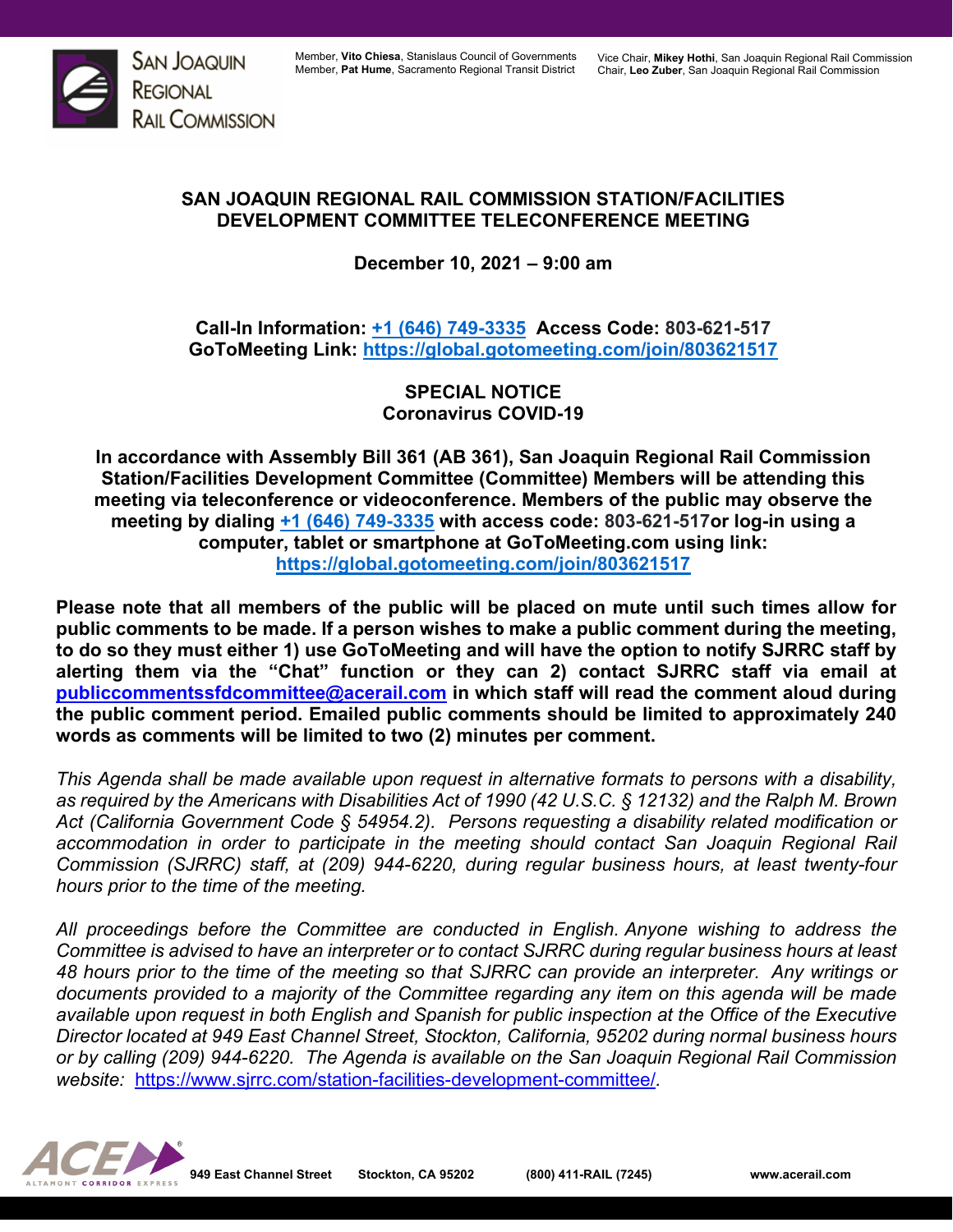### **1. Call to Order, Roll Call** Call **Chair Zuber** Chair Zuber

**ACTION ACTION**

Roll Call: Chiesa, Hume, Vice Chair Hothi, Chair Zuber

#### **2. Public Comments**

Persons wishing to address the Committee on any item of interest to the public regarding rail shall state their names and addresses and make their presentation. Please limit presentations to two minutes. The Committee cannot take action on matters not on the agenda unless the action is authorized by Section 54954.2 of the Government Code. Materials related to an item on the Agenda submitted to the Committee after distribution of the agenda packet are available for the public inspection in the Commission Office at 949 E. Channel Street during normal business hours. These documents are also available on the San Joaquin Regional Rail Commission website at<https://www.sjrrc.com/> subject to staff's ability to post the documents prior to the meeting.

#### **3. Consent Calendar**

- 3.1 Minutes of Committee Meeting November 12, 2021
- 3.2 Approve a Resolution of the San Joaquin Regional Rail Commission Station/Facilities Development Committee (Committee) Determining to Conduct Meetings of the Committee Using Teleconferencing Pursuant to Government Code 54953 as Amended by AB 361 for the Period December 13, 2021 to January 12, 2022
- **4. Approve a Resolution of the San Joaquin Regional Rail Commission Station/Facilities Development Committee Approving an Agreement with Union Pacific Railroad (UPRR) for Preliminary Engineering Services for the Lodi Station Project for an Amount Not-To-Exceed \$500,000 and Authorizing the Executive Director to Execute Any and All Documents Related to the Project ACTION**

(Brian Schmidt/Autumn Gowan)

**5. Approve a Resolution of the San Joaquin Regional Rail Commission Station/Facilities Development Committee Approving an Agreement with Union Pacific Railroad (UPRR) for Preliminary Engineering Services for the Midtown Sacramento Station Project for an Amount Not-To-Exceed \$185,000 and Authorizing the Executive Director to Execute Any and All Documents Related to the Project ACTION**

(Dan Leavitt/Autumn Gowan)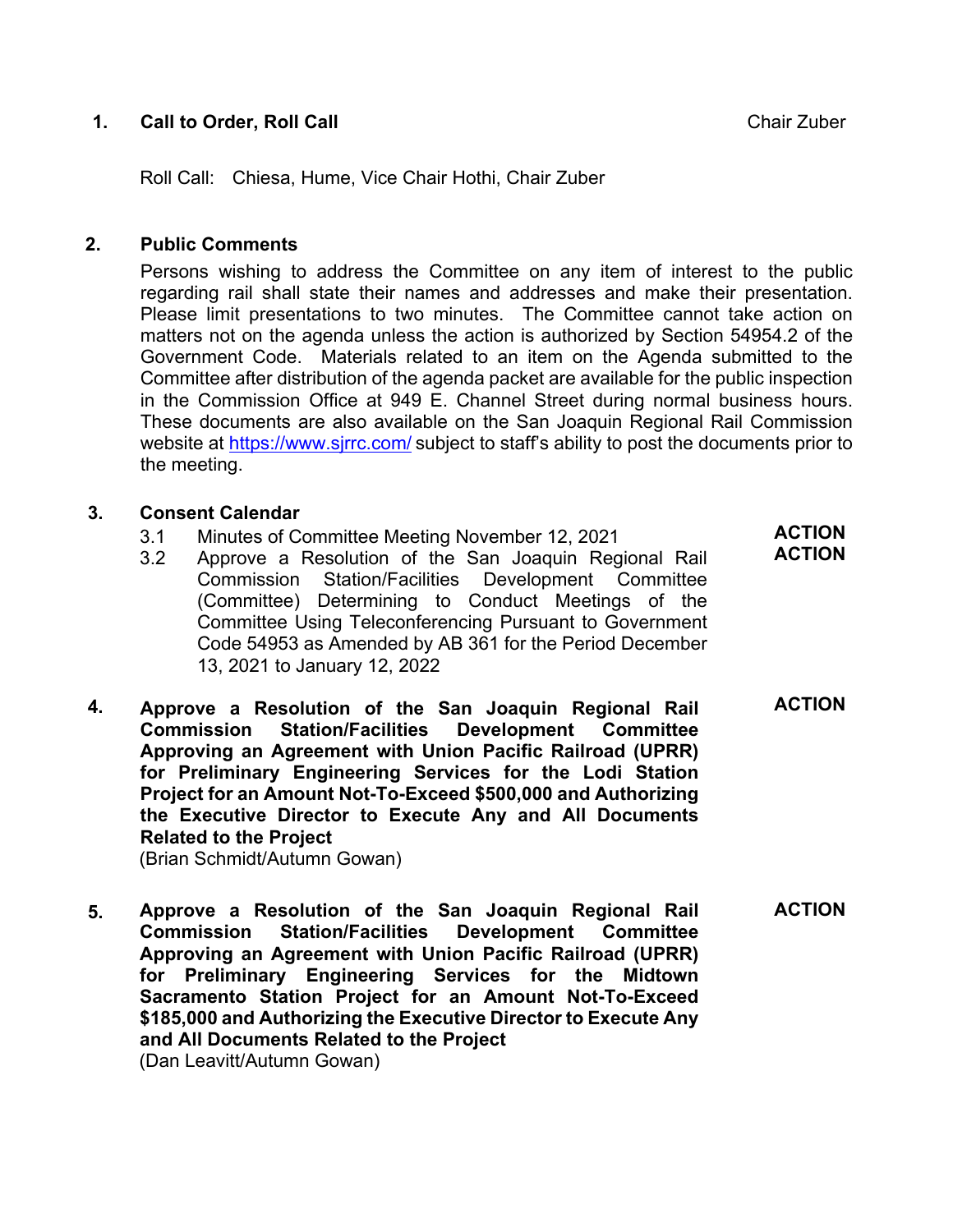- **6. Approve a Resolution of the San Joaquin Regional Rail Commission Station/Facilities Development Committee Approving an Agreement with Union**  Pacific Railroad (UPRR) for Preliminary Engineering **Services for the Natomas/Sacramento Airport Station and Layover Track Project for an Amount Not-To-Exceed \$225,000 and Authorizing the Executive Director to Execute Any and All Documents Related to the Project**  (Dan Leavitt/Autumn Gowan) **ACTION**
- **7. 8. 9. 10. 11. 12. Valley Rail Station Elevator Criteria**  (David Lipari/Bryan Pennino) **Valley Rail Station Typology Criteria**  (David Lipari/Bryan Pennino) **Manteca Station Overview**  (Dylan Casper/Bryan Pennino) **Modesto Station Overview**  (Stacey Mortensen/Bryan Pennino) **Committee Member Comments INFORMATION INFORMATION INFORMATION INFORMATION**

**Adjournment**  The next regular meeting is scheduled for: January 14, 2022 – 9:00 am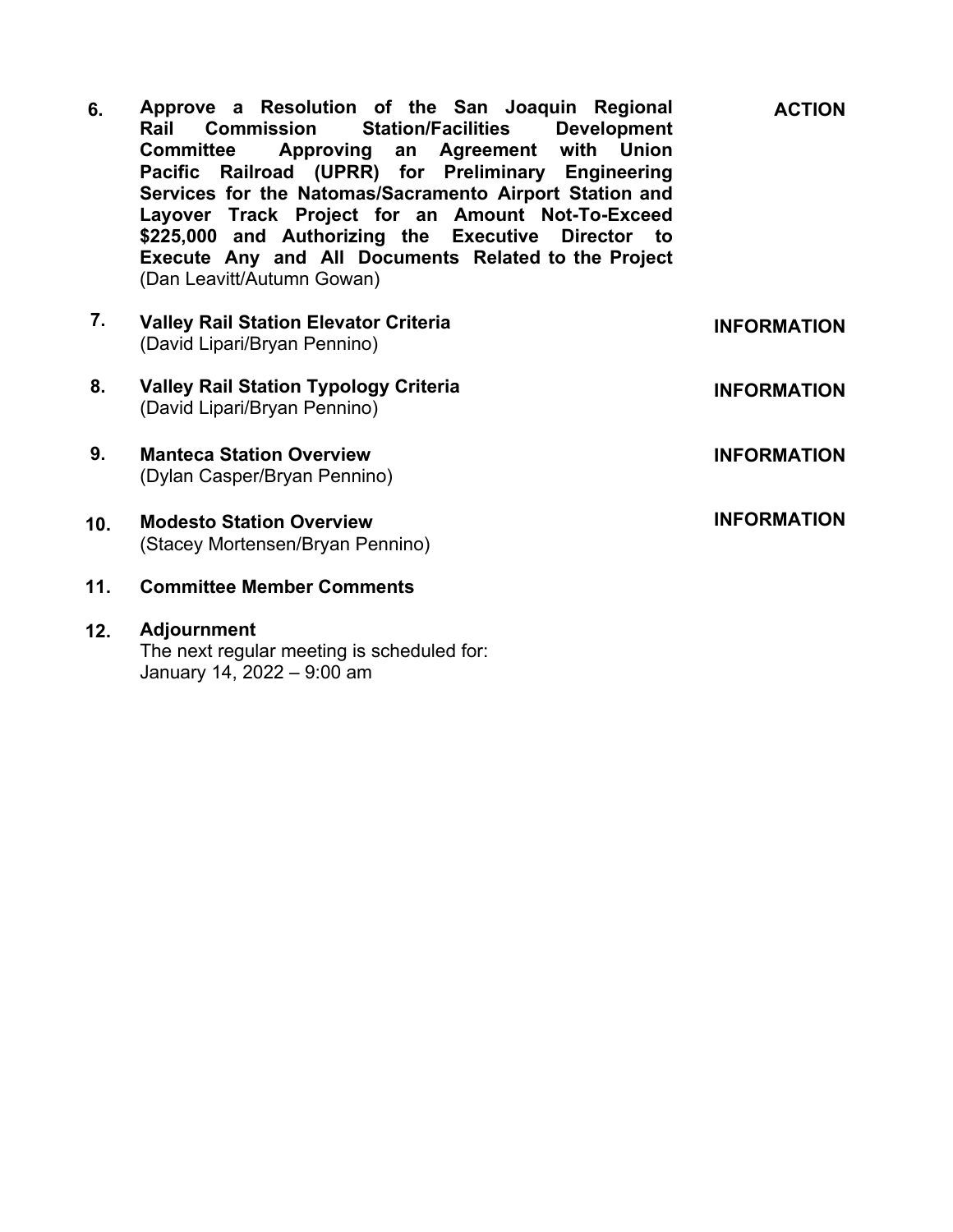Meeting of December 10, 2021

### **Item 3.1 ACTION**

#### **Minutes of Committee Meeting November 12, 2021**

The meeting of the Station/Facilities Development Committee was held at 9:00 a.m., November 12, 2021, via teleconference.

#### **1. Call to Order, Roll Call**

Chair Zuber called the meeting to order at 9:00 a.m.

Members Present: Chiesa, Hume, Vice-Chair Hothi, Chair Zuber

Members Absent: None

#### **2. Public Comments**

Vaughn Wolffe commented on an interview with Andrew Forest regarding running business on green ammonia trucks, making a green ammonia train and converting to green ammonia ships.

#### **3. Consent Calendar**

- 3.1 Minutes of Committee Meeting September 10, 2021
- 3.2 Approve a Resolution of the San Joaquin Regional Rail Commission Station/Facilities Development Committee (Committee) Determining to Conduct Meetings of the Committee Using Teleconferencing Pursuant to Government Code 54953 as Amended by AB 361 for the Period November 12, 2021, to December 12, 2021

There were no comments on this item.

**M/S/C (Hume/Hothi) to Approve items 3.1-3.2 of the Consent Calendar.** 

**Passed and Adopted by the San Joaquin Regional Rail Commission Station/Facilities Development Committee on the 12th day of November 2021 by the following vote to wit:**

AYES: 3 Hume, Hothi, Chair Zuber

NOES: 0

ABSTAIN: 0

**ACTION ACTION**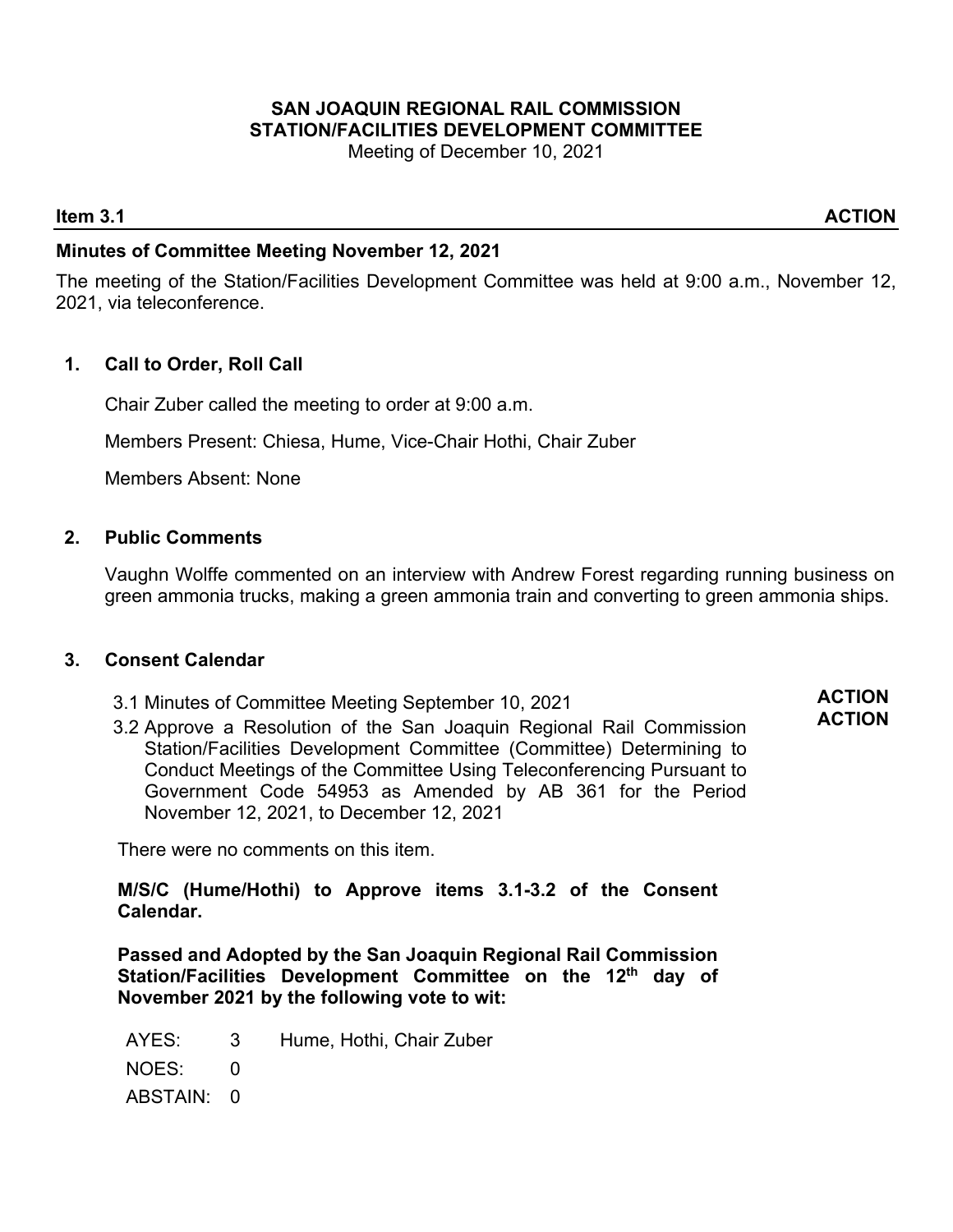ABSENT: 1 Chiesa

**4. Approve a Resolution of the San Joaquin Regional Rail Commission Station/Facilities Development Committee Approving the Valley Rail Station Design Guidelines to Include the Following Design Areas and Direct how time sensitive changes to the Guidelines will be made: ACTION**

**Site Circulation Landscape Vertical Circulation Platform Wayfinding Facilities Infrastructure**

David Lipari gave a presentation on this item.

Member Hume inquired about the cost difference of an overcrossing versus an undercrossing.

Mr. Lipari explained that in the estimates received, the under crossings have been more expensive.

Member Hume inquired about the opportunity to build an overcrossing instead of an undercrossing if there is room to do so.

Bryan Pennino explained that there has been an initial evaluation on constraints at various stations.

Member Hume inquired about overcrossings being preferred over under crossings.

Mr. Pennino explained that from a railroad coordination standpoint, overcrossings seem to be preferred and area easier to construct than a tunnel.

Member Hume expressed his preference of overcrossings. Member Hume further commented on the shelf life of the stations and the feasibility of parking structures.

Chair Zuber commented on the flexibility of the way the Design Guidelines are written and expressed that in his opinion, every little change and interpretive changes do not have to be brought back to the Committee for approval and that meaningful changes that have not yet been discussed should be brought back to the Committee.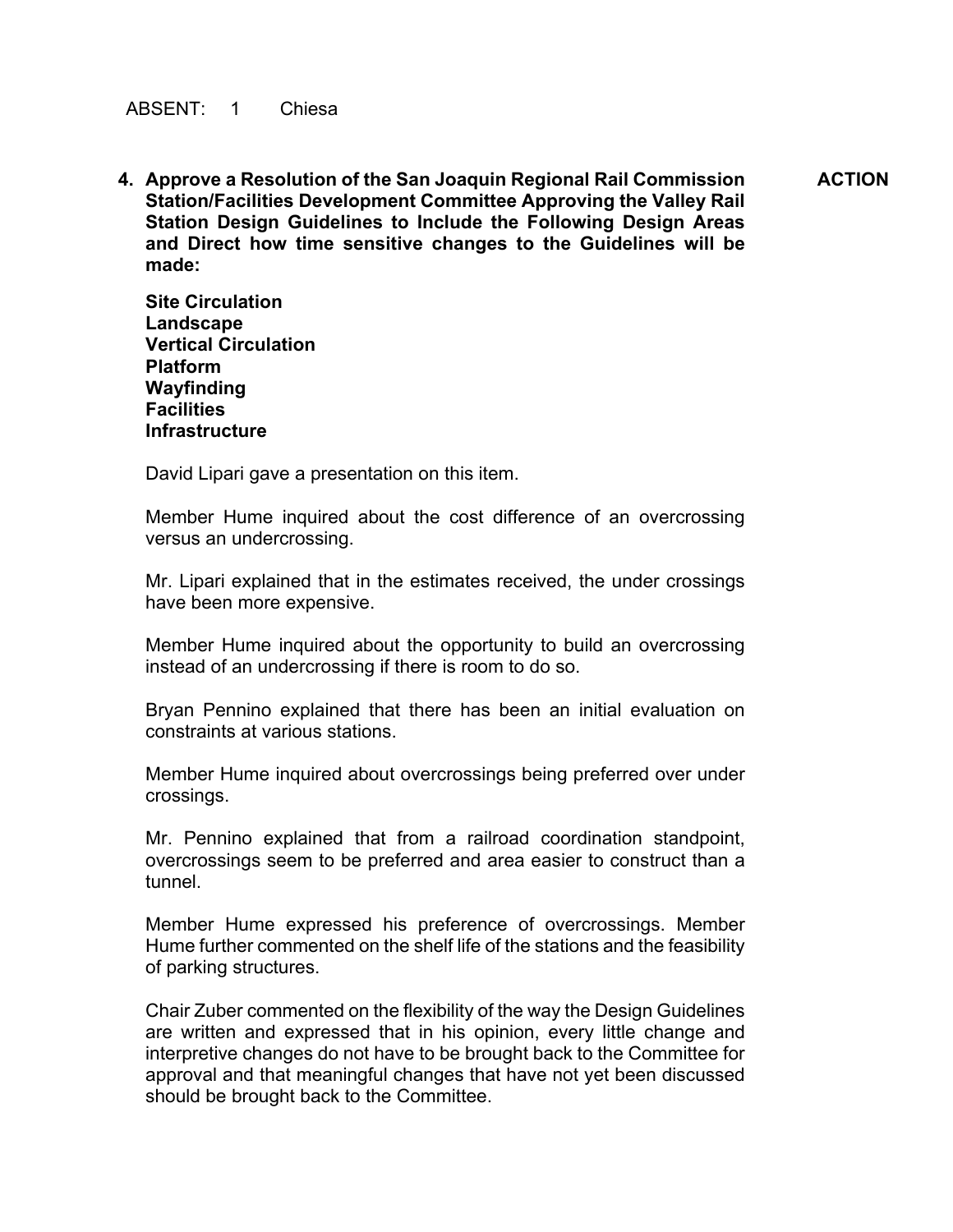Mr. Wolffe commented on the use of clocks, running stations on diesel locomotives, climate change and batteries.

**M/S/C (Hume/Hothi) to Approve a Resolution of the San Joaquin Regional Rail Commission Station/Facilities Development Committee Approving the Valley Rail Station Design Guidelines to Include the Following Design Areas and Direct how time sensitive changes to the Guidelines will be made:**

**Site Circulation Landscape Vertical Circulation Platform Wayfinding Facilities Infrastructure**

**Passed and Adopted by the San Joaquin Regional Rail Commission Station/Facilities Development Committee on the 12th day of November 2021 by the following vote to wit:**

|            | AYES: 4 Chiesa, Hume, Hothi, Chair Zuber |
|------------|------------------------------------------|
| NOES: 0    |                                          |
| ABSTAIN: 0 |                                          |
| ABSENT: 0  |                                          |

### **5. Valley Rail Program Update**

#### **INFORMATION**

Ms. Stacey Mortensen gave a presentation on this item.

Chair Zuber inquired about the timing of the projects.

Ms. Mortensen explained that in 2018 there was not a big push to get out of the automobile and to use other modalities. There is more being considered now that will all have an impact on the timeline, such as mobility, building more into the stations and the Stockton Diamond Grade Separation project.

### **6. Committee Member Comments**

There were no Committee member comments.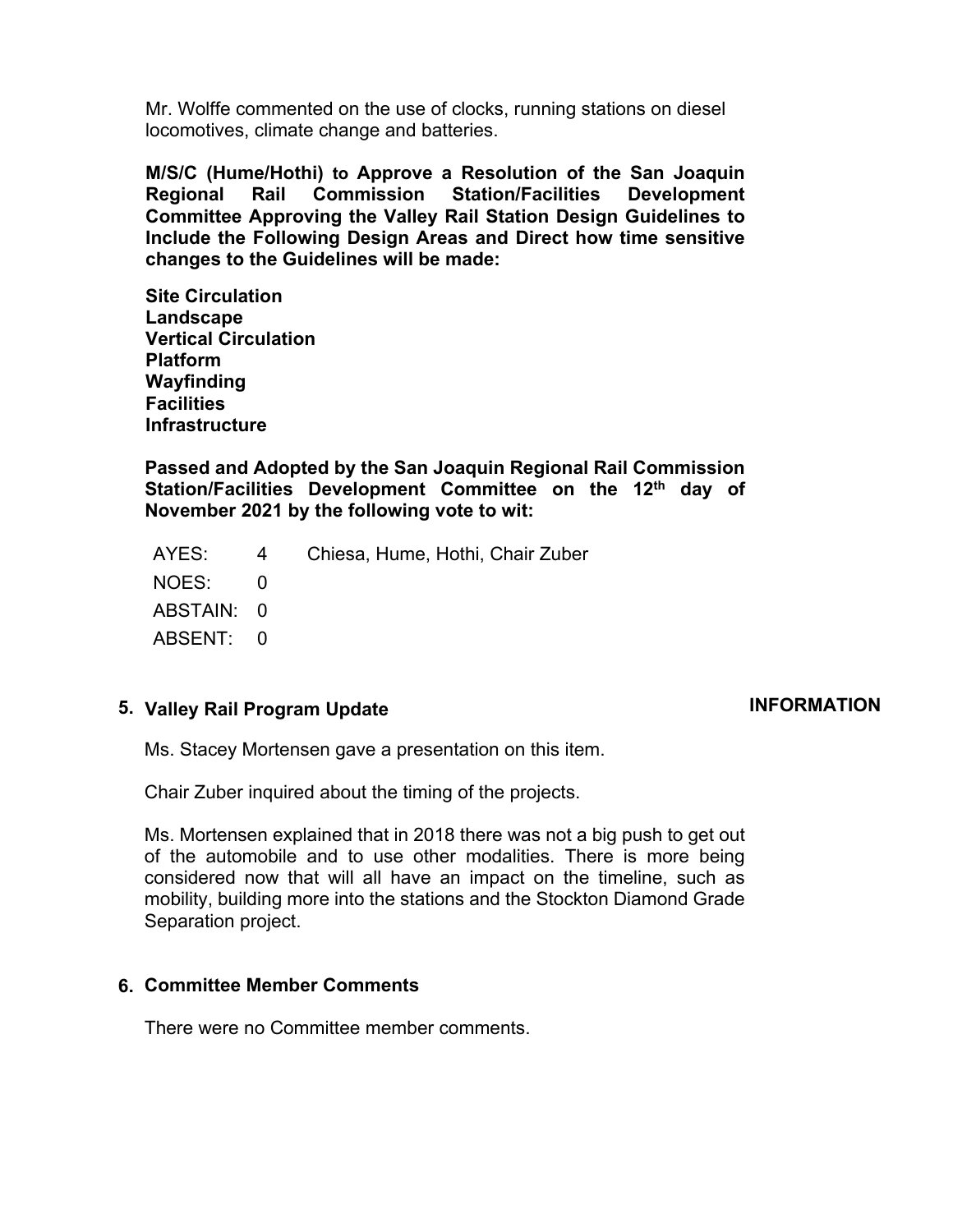### **7. Adjournment**

The meeting was adjourned at 10:10 am.

The next regular meeting is scheduled for: December 10, 2021 – 9:00 am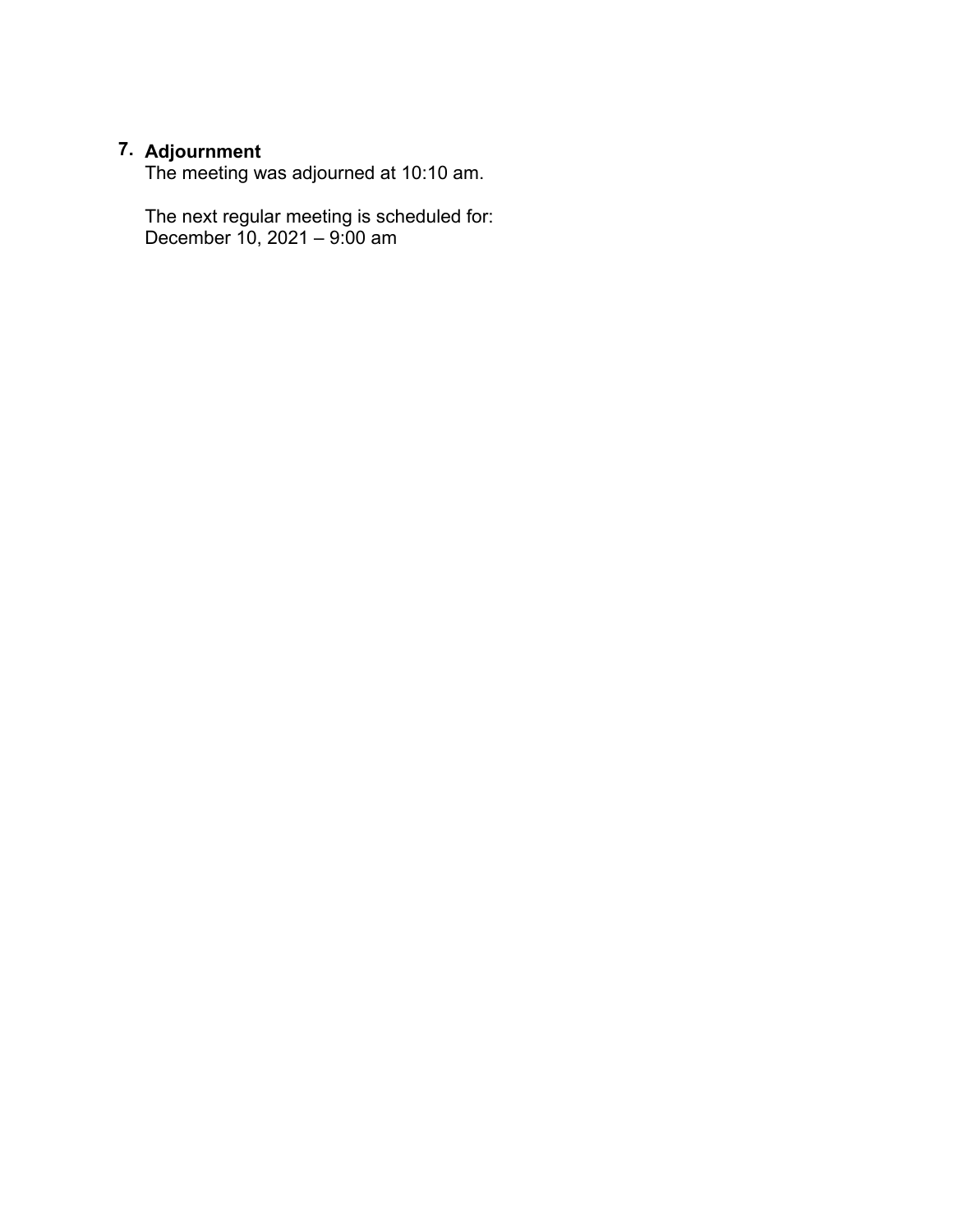Meeting of December 10, 2021

#### STAFF REPORT

#### **Item 3.2 ACTION**

**Approve a Resolution of the San Joaquin Regional Rail Commission Station/Facilities Development Committee (Committee) Determining to Conduct Meetings of the Committee Using Teleconferencing Pursuant to Government Code 54953 as Amended by AB 361 for the Period December 13, 2021 to January 12, 2022** 

#### Background:

On March 4, 2020, Governor Newsom declared a State of Emergency to make additional resources available, formalize emergency actions already underway across multiple state agencies and departments, and help the State prepare for a broader spread of COVID-19. On March 17, 2020, in response to the COVID-19 pandemic, Governor Newsom issued Executive Order N-29-20, which suspended certain provisions of the Ralph M. Brown Act in order to allow local legislative bodies to conduct meetings electronically without a physical meeting place.

On June 11, 2021, Governor Newsom issued Executive Order N-08-21, which among other things, rescinded his prior Executive Order N-29-20, effective October 1, 2021. At that point, agencies would have transitioned back to public meetings held in full compliance with the preexisting Brown Act teleconference rules. Since the Governor issued Executive Order N-08-21, the Delta variant has emerged, causing a spike in cases throughout the state. As a result, the Governor's proclaimed State of Emergency remains in effect, and state and local officials, including San Joaquin Public Health Services, the California Department of Public Health, and the Department of Industrial Relations, have imposed or recommended measures to promote social distancing.

On September 16, 2021, Governor signed Assembly Bill (AB) 361 into law, effective October 1, 2021, to allow agencies to use teleconferencing for public meetings during proclaimed state of emergencies without requiring the teleconference locations to be accessible to the public or a quorum of the members of the legislative body of the agency to participate from locations within the boundaries of the agency's jurisdiction. AB 361 will sunset on January 31, 2024.

Under AB 361, a local agency will be allowed to meet remotely without complying with prior Brown Act teleconference requirements when:

- a. The local agency holds a meeting during a state of emergency declared by the Governor, and either
- b. State or local health officials have imposed or recommended measures to promote social distancing, or
- c. The legislative body finds that meeting in person would present imminent risks to the health or safety of attendees.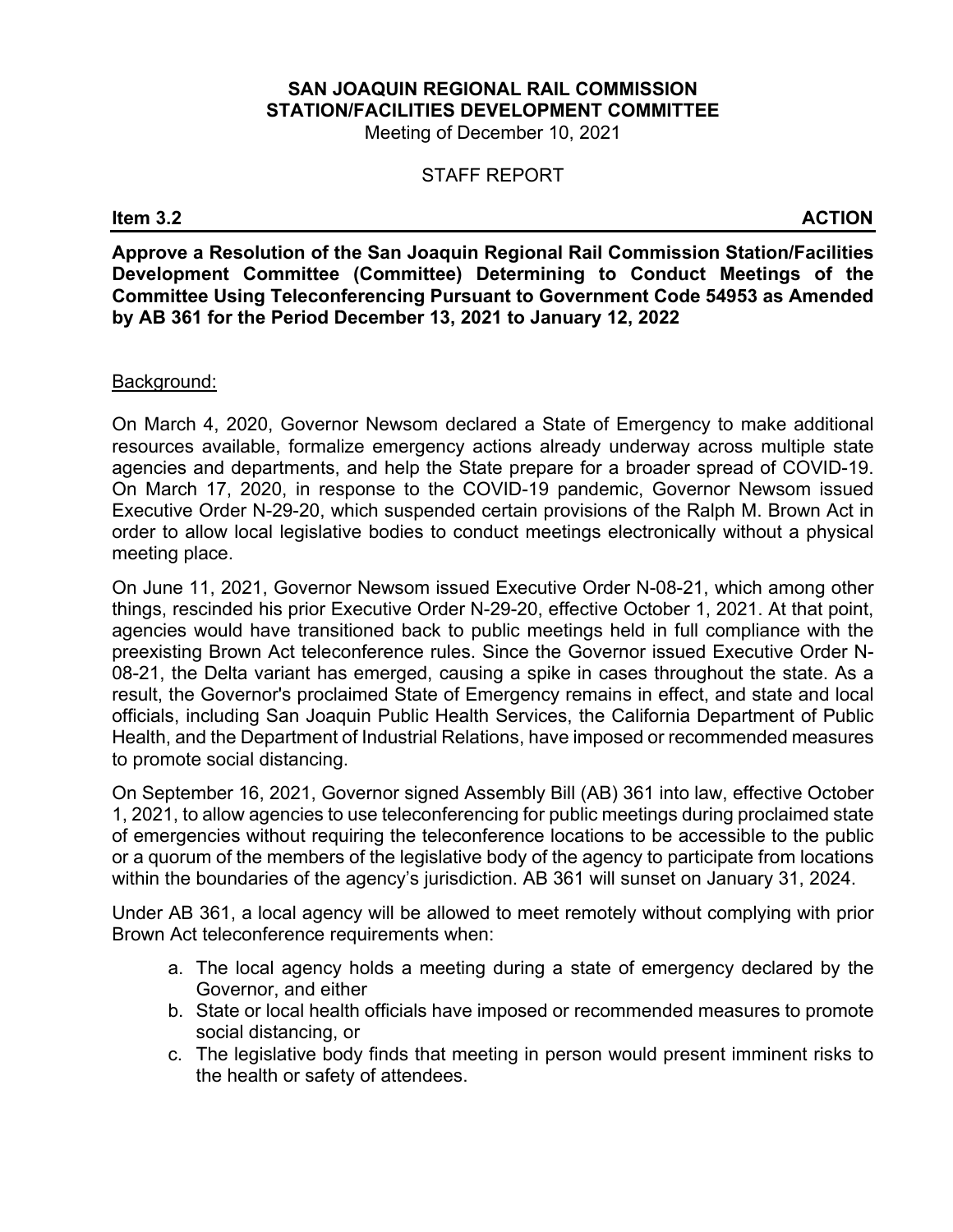As discussed above, the state of emergency is currently in effect and state and local officials continue to recommend social distancing. Therefore, the Committee may continue to conduct meetings via teleconference, as long as it adheres to the following emergency requirements under Government Code Section 54953(e)(2), added by AB 361:

- 1. The legislative body gives notice and posts agendas as otherwise required by the Brown Act, including directions for how the public can access the meeting.
- 2. The legislative body does not take formal action on any item whenever there is a disruption in the meeting broadcast.
- 3. The public is allowed to provide comment in real time.
- 4. The legislative body allows time during a public comment period for members of the public to register with any internet website required to submit public comment.

On November 12, 2021, the SJRRC Committee held its regular meeting via teleconference for the first time under AB 361. In accordance with Government Code Section 54953(e)(1), the Commission must make the AB 361 finding within 30 days of the first time it uses AB 361. The resolution accompanying this staff report makes those findings. As a result, any Committee meetings occurring November 12, 2021, through December 12, 2021, use the teleconferencing option under AB 361.

For upcoming teleconference meetings, the Committee can continue to follow the AB 361 requirements by declaring every 30 days that it has reconsidered the circumstances of the state of emergency and either (1) the state of emergency continues to directly impact the ability of the members to meet safely in person, or (2) state or local officials continue to impose or recommend measures to promote social distancing. The 30 day period of this resolution will commence on December 13, 2021, when the current resolution expires due to the continuing pandemic conditions which reflect that the emergency situation will continue at least until January 12, 2022. Resolutions making those findings will be presented at future meetings for consideration.

These findings can be made through the consent calendar.

Fiscal Impact: There is no fiscal impact.

#### Recommendation:

Approve a Resolution of the San Joaquin Regional Rail Commission Station/Facilities Development Committee (Committee) Determining to Conduct Meetings of the Committee Using Teleconferencing Pursuant to Government Code 54953 as Amended by AB 361 for the Period December 13, 2021 to January 12, 2022.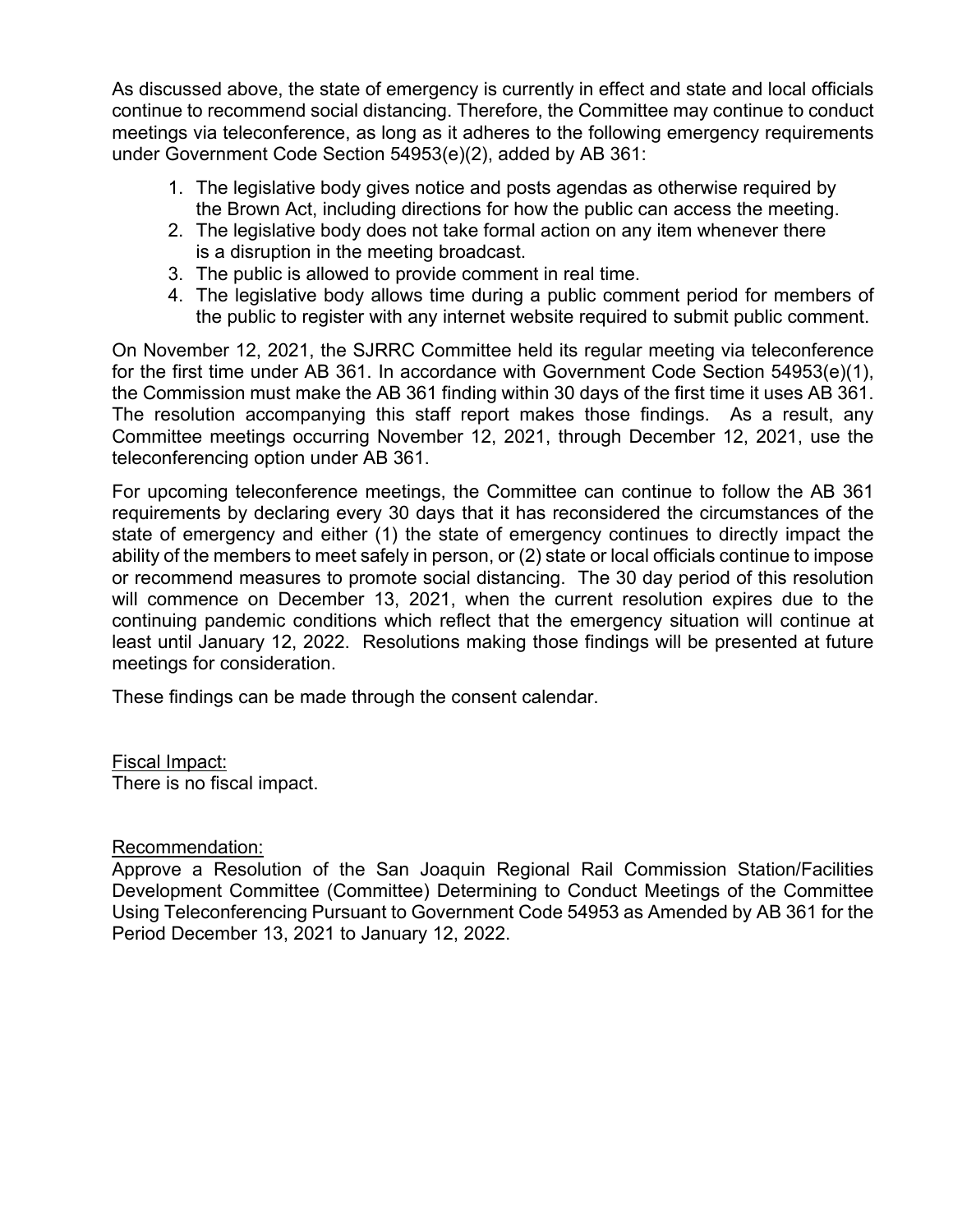#### **SAN JOAQUIN REGIONAL RAIL COMMISSION STATION/FACILITIES DEVELOPMENT COMMITTEE RESOLUTION 21/22 -**

#### **RESOLUTION OF THE SAN JOAQUIN REGIONAL RAIL COMMISSION STATION/FACILITIES DEVELOPMENT COMMITTEE (COMMITTEE) DETERMINING TO CONDUCT MEETINGS OF THE COMMITTEE USING TELECONFERENCING PURSUANT TO GOVERNMENT CODE 54953 AS AMENDED BY AB 361 FOR THE PERIOD DECEMBER 13, 2021 TO JANUARY 12, 2022**

WHEREAS, San Joaquin Regional Rail Commission (SJRRC) is committed to preserving and nurturing public access and participation in meetings of the Station/Facilities Development Committee; and

WHEREAS, all meetings of the SJRRC's legislative bodies are open and public, as required by the Ralph M. Brown Act (Cal. Gov. Code 54950 – 54963), so that any member of the public may attend, participate, and watch the District's legislative bodies conduct their business; and

WHEREAS, the Brown Act, Government Code section 54953(e), as amended by AB 361 (2021), makes provisions for remote teleconferencing participation in meetings by members of a legislative body, without compliance with the requirements of Government Code section 54953(b)(3), subject to the existence of certain conditions; and

WHEREAS, a required condition is that a state of emergency is declared by the Governor pursuant to Government Code section 8625, proclaiming the existence of conditions of disaster or of extreme peril to the safety of persons and property within the state caused by conditions as described in Government Code section 8558; and

WHEREAS, it is further required that state or local officials have imposed or recommended measures to promote social distancing, or, the legislative body meeting in person would present imminent risks to the health and safety of attendees; and

WHEREAS, on March 4, 2020, the Governor proclaimed a State of Emergency to exist in California as a result of the threat of COVID-19; and

WHEREAS, Cal-OSHA adopted emergency regulations (Section 3205) imposing requirements on California employers, including measures to promote social distancing; and

WHEREAS, one or more of the counties within the SJRRC's boundaries remain under a Local Health Emergency due to the COVID-19 pandemic, acknowledging that close contact to other persons increases the risk of transmission; and

WHEREAS, currently the dominant strain of COVID-19 in the country is more transmissible than prior variants of the virus, may cause more severe illness, and that even fully vaccinated individuals can spread the virus to others resulting in rapid and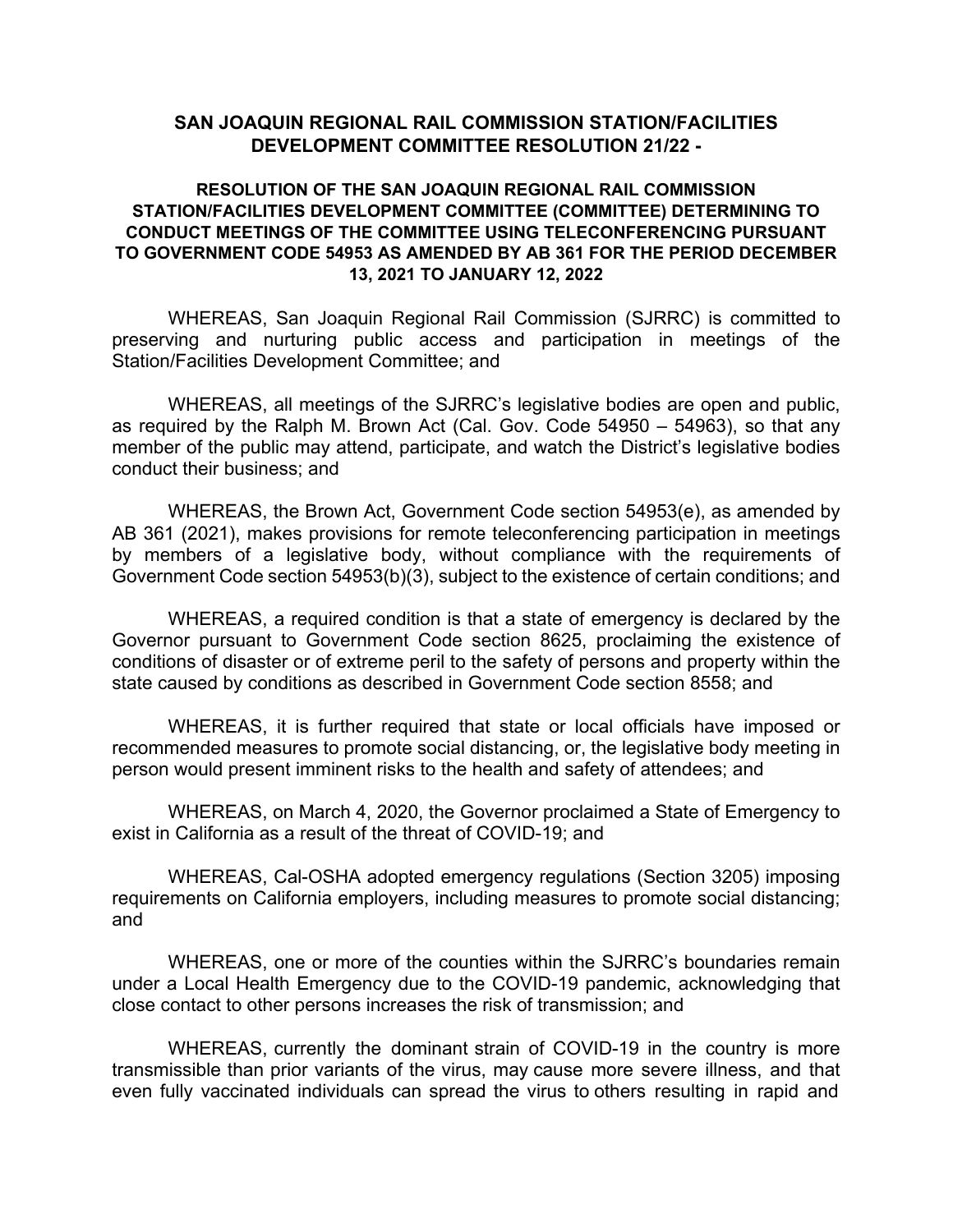alarming rates of COVID-19 cases and hospitalizations, therefore, meeting in person would present imminent risks to the health or safety of attendees.

WHEREAS, on November 12, 2021, the SJRRC Station/Facilities Development Committee held its regular meeting remotely by teleconference/video conference for the first time in accordance with Government Code Section 54953(e) and hereby desires to adopt this resolution within 30 days of that meeting as required by said section in order to continue to use remote teleconference/videoconference for the 30 days thereafter.

NOW, THEREFORE, THE STATION/FACILITIES DEVELOPMENT COMMITTEE OF SJRRC DOES HEREBY RESOLVE AS FOLLOWS:

Section 1. Recitals. The Recitals set forth above are true and correct and are incorporated into this Resolution by this reference.

Section 2. Finding of Imminent Risk to Health or Safety of Attendees. The SJRRC Committee members do hereby find that the current dominant strain of COVID-19 in the country is more transmissible than prior variants of the virus, may cause more severe illness, and that even fully vaccinated individuals can spread the virus to others resulting in rapid and alarming rates of COVID-19 cases and hospitalizations has caused, and will continue to cause, conditions of peril to the safety of persons, thereby presenting an imminent risk to health and/or safety to SJRRC's employees and other representatives, and attendees of SJRRC's public meetings; and

Section 3. Teleconference Meetings. The Members of the Committee do hereby determine as a result of the State of Emergency proclaimed by the Governor, and the recommended measures to promote social distancing made by State and local officials that the SJRRC Committee may conduct their meetings without compliance with paragraph (3) of subdivision (b) of Government Code section 54953, as authorized by subdivision (e)(1)(A) and (B) of section 54953, and shall comply with the requirements to provide the public with access to the meetings as prescribed in paragraph (2) of subdivision (e) of section 54953; and

Section 4. Direction to Staff. The Executive Director and SJRRC staff are hereby authorized and directed to take all actions necessary to carry out the intent and purpose of this Resolution including, conducting open and public meetings in accordance with Government Code section 54953(e) and other applicable provisions of the Brown Act.

Section 5. Effective Date of Resolution. This Resolution shall take effect on December 13, 2021 and cover the period through January 12, 2022.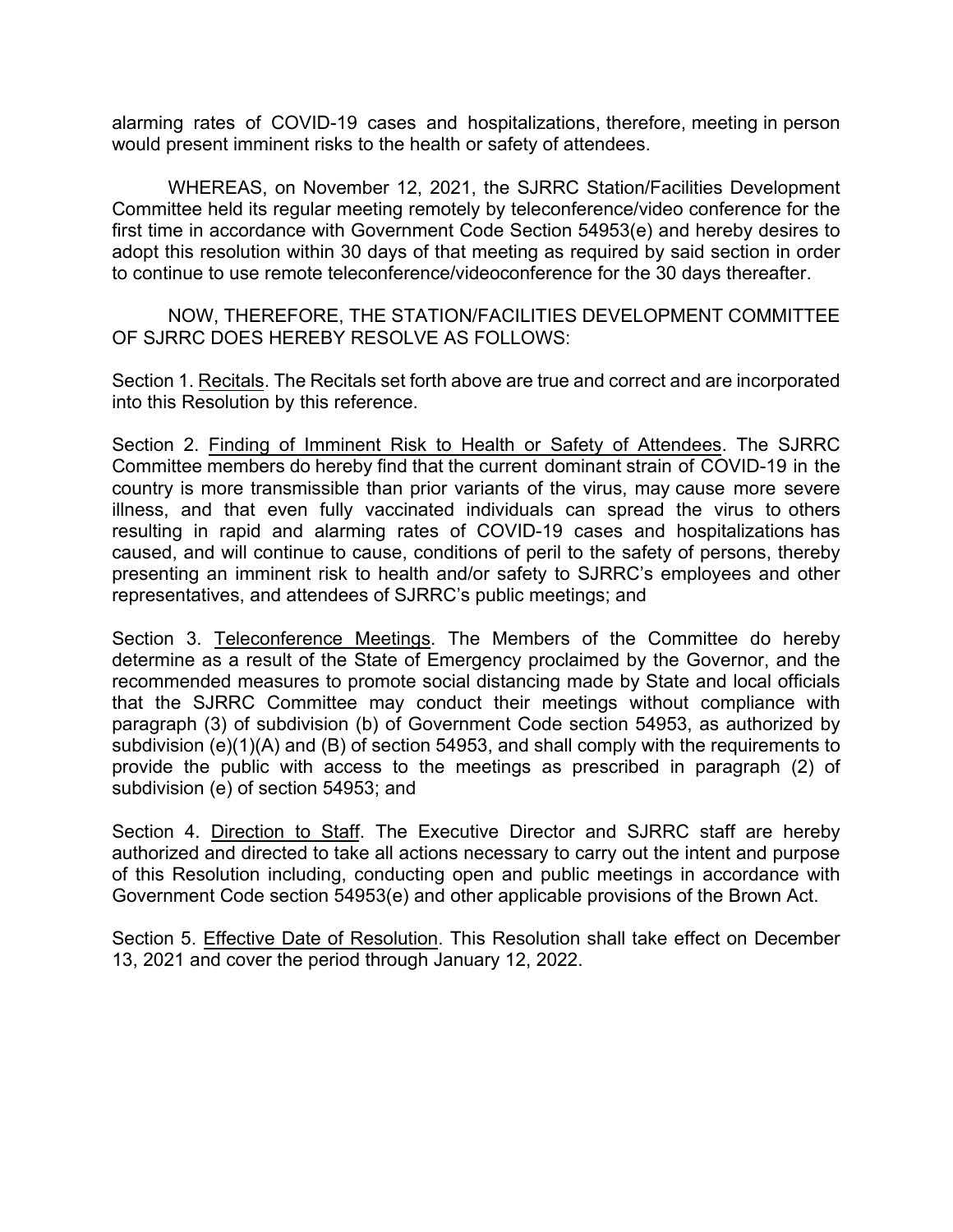PASSED AND ADOPTED, by the San Joaquin Regional Rail Commission Station/Facilities Development Committee this 10<sup>th</sup> day of December 2021, by the following vote:

\_\_\_\_\_\_\_\_\_\_\_\_\_\_\_\_\_\_\_\_\_\_\_\_\_\_\_\_\_\_ \_\_\_\_\_\_\_\_\_\_\_\_\_\_\_\_\_\_\_\_\_\_\_\_\_\_\_\_\_\_\_

AYES: NOES: ABSENT: ABSTAIN:

ATTEST: SAN JOAQUIN REGIONAL RAIL COMMISSION STATION/FACILITIES DEVELOPMENT COMMITTEE

STACEY MORTENSEN, Secretary LEO ZUBER, Chair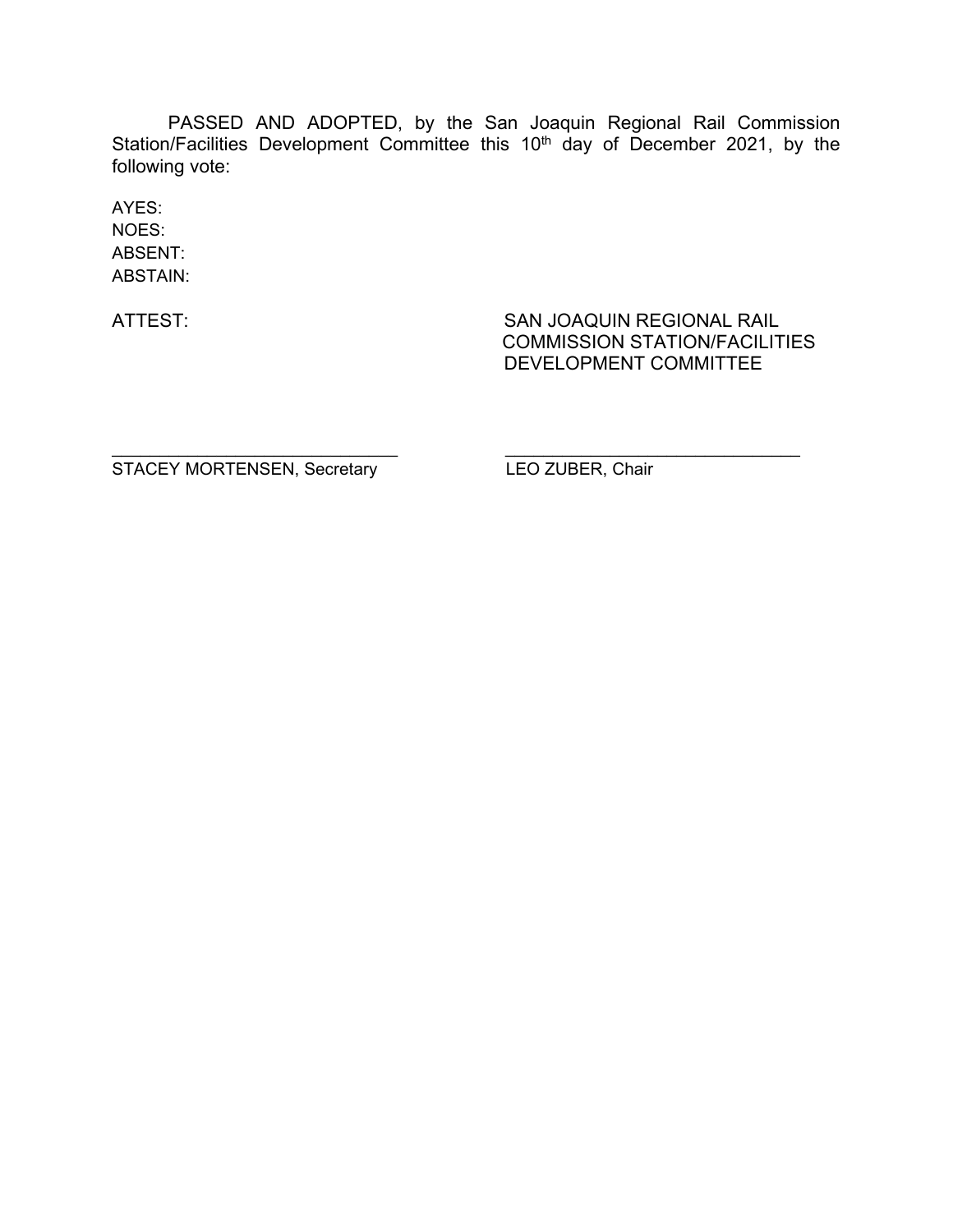Meeting of December 10, 2021

#### STAFF REPORT

**Item 4** ACTION

**Approve a Resolution of the San Joaquin Regional Rail Commission Station/Facilities Development Committee Approving an Agreement with Union Pacific Railroad (UPRR) for Preliminary Engineering Services for the Lodi Station Project for an Amount Not-To-Exceed \$500,000 and Authorizing the Executive Director to Execute Any and All Documents Related to the Project**

#### Background:

The Lodi Station will be constructed in unincorporated San Joaquin County west of the City of Lodi along the south side of State Route 12 (Kettleman Lane). Access to the station will be provided from State Route 12 and from Devries Road. The station will include a passenger platform, a bus drop-off/pick-up area, new station track, and parking for approximately 478 vehicles. The project will also include construction of a second main track on the UPRR Sacramento Subdivision between Milepost (MP) 104.5 and 107.9, with a middle crossover at MP 105.8. The new station track will include a new at-grade crossing parallel to the existing Union Pacific Railroad (UPRR) at-grade crossing at State Route 12. The site proposed for Lodi Station is currently being used for agricultural purposes.



UPRR as the owner/operator/maintainer of the rail track and facilities that are affected by the design, requires all project plans be reviewed and approved at various stages of engineering through 100% plans and specifications. UPRR uses standard Preliminary Engineering (PE) Reimbursement agreements to perform local agency project reviews and approvals prior to construction.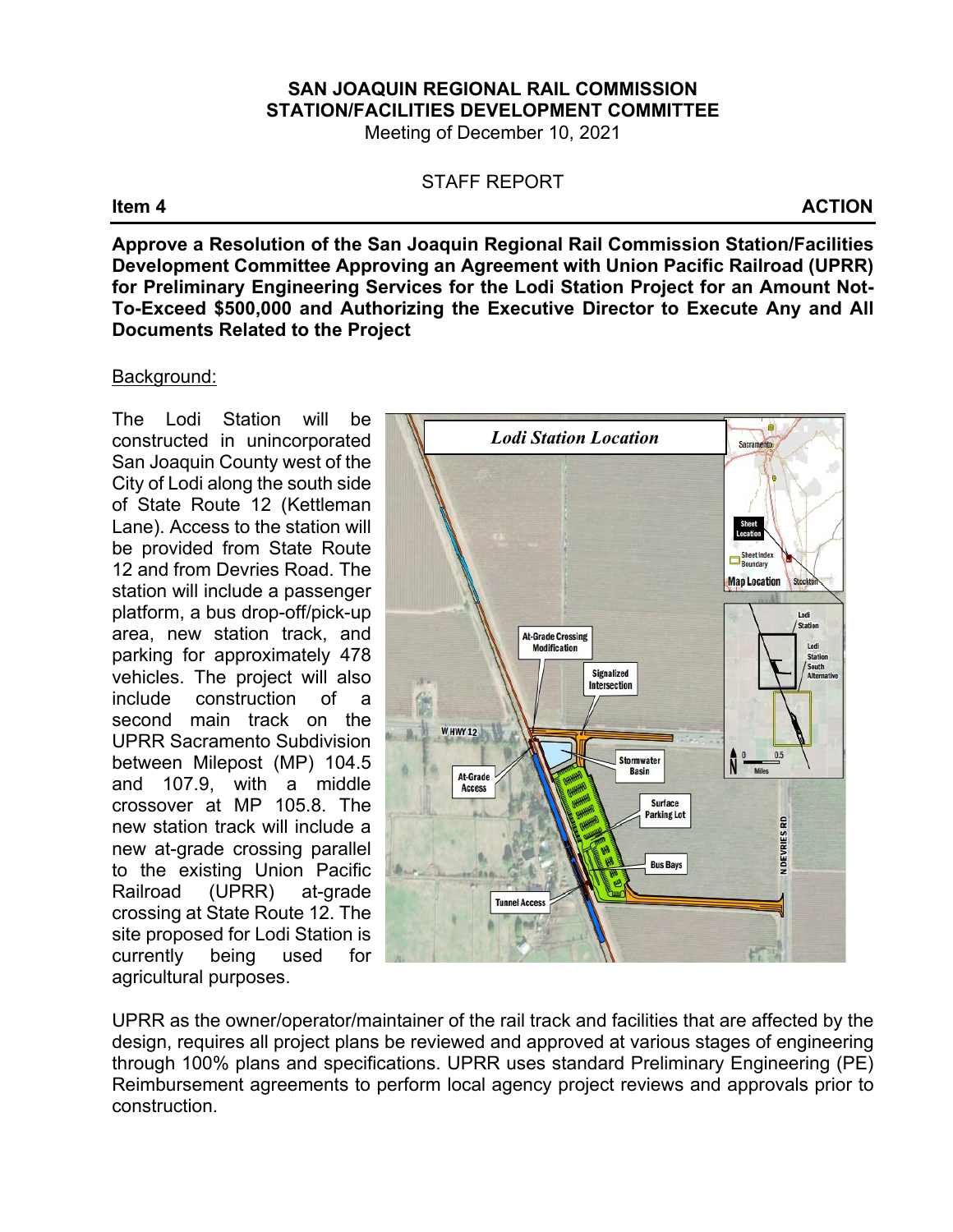The Preliminary Engineering agreement proposed includes a Scope of project service to include, but not limited to, field diagnostic(s) and inspections, plan, specification and construction review, and project design for an amount not-to-exceed \$500,000.

### Fiscal Impact:

This project is funded by Transit and Intercity Rail Capital Program (TIRCP). Funding for the project is identified in the FY 21/22 Capital Budget within the Capital Projects line item. The Rail Commission has encumbered \$3,049,582 to date for this project. This action will commit an additional \$500,000, leaving an available fund balance of \$53,460,820 for this project.

| <b>Funding</b><br><b>Type</b> | Type         | <b>Project Budget</b> | <b>Funds</b><br><b>Encumbered</b> | <b>Total for this</b><br><b>Contract</b> | <b>Available For</b><br><b>Future Phases for</b><br><b>Entire Project</b> |
|-------------------------------|--------------|-----------------------|-----------------------------------|------------------------------------------|---------------------------------------------------------------------------|
| <b>TIRCP</b>                  | <b>State</b> | \$57,010,402          | \$3,049,582                       | \$500,000                                | \$53,460,820                                                              |
|                               | Total        | \$57,010,402          | \$3,049,582                       | \$500,000                                | \$53,460,820                                                              |

### Recommendation:

Approve a Resolution of the San Joaquin Regional Rail Commission Station/Facilities Development Committee Approving an Agreement with Union Pacific Railroad (UPRR) for Preliminary Engineering Services for the Lodi Station Project for an Amount Not-To-Exceed \$500,000 and Authorizing the Executive Director to Execute Any and All Documents Related to the Project.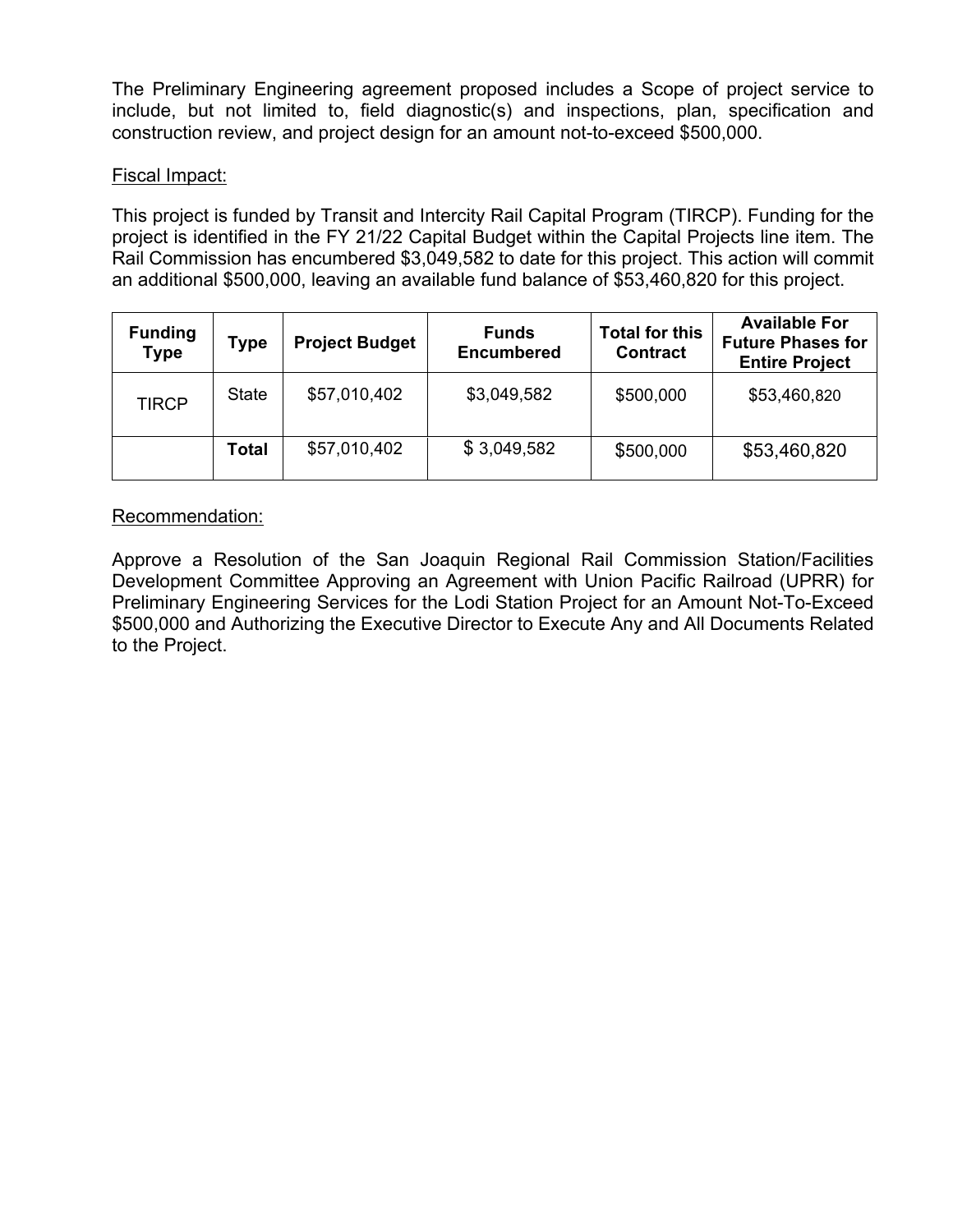#### **SAN JOAQUIN REGIONAL RAIL COMMISSION STATION/FACILITIES DEVELOPMENT COMMITTEE RESOLUTION 21/22 -**

#### **RESOLUTION OF THE SAN JOAQUIN REGIONAL RAIL COMMISSION STATION/FACILITIES DEVELOPMENT COMMITTEE APPROVING AN AGREEMENT WITH UNION PACIFIC RAILROAD (UPRR) FOR PRELIMINARY ENGINEERING SERVICES FOR THE LODI STATION PROJECT FOR AN AMOUNT NOT-TO-EXCEED \$500,000 AND AUTHORIZING THE EXECUTIVE DIRECTOR TO EXECUTE ANY AND ALL DOCUMENTS RELATED TO THE PROJECT**

WHEREAS, the Lodi Station will be constructed in unincorporated San Joaquin County west of the City of Lodi along the south side of State Route 12 (Kettleman Lane); and

WHEREAS, Union Pacific Railroad (UPRR), as the owner/operator/maintainer of the rail track and facilities that are affected by the design, requires all project plans be reviewed and approved at various stages of engineering through 100% plans and specifications; and

WHEREAS, UPRR uses standard Preliminary Engineering (PE) Reimbursement agreements to perform local agency project reviews and approvals prior to construction; and

NOW, THEREFORE, BE IT RESOLVED that the San Joaquin Regional Rail Commission Station/Facilities Development Committee Approves an Agreement with Union Pacific Railroad (UPRR) for Preliminary Engineering Services for the Lodi Station Project for an Amount Not-To-Exceed \$500,000 and Authorizing the Executive Director to Execute Any and All Documents Related to the Project.

PASSED AND ADOPTED, by the San Joaquin Regional Rail Commission Station/Facilities Development Committee this 10<sup>th</sup> day of December 2021, by the following vote:

AYES: NOES: ABSENT: ABSTAIN:

ATTEST: SAN JOAQUIN REGIONAL RAIL COMMISSION STATION/FACILITIES DEVELOPMENT COMMITTEE

STACEY MORTENSEN, Secretary LEO ZUBER, Chair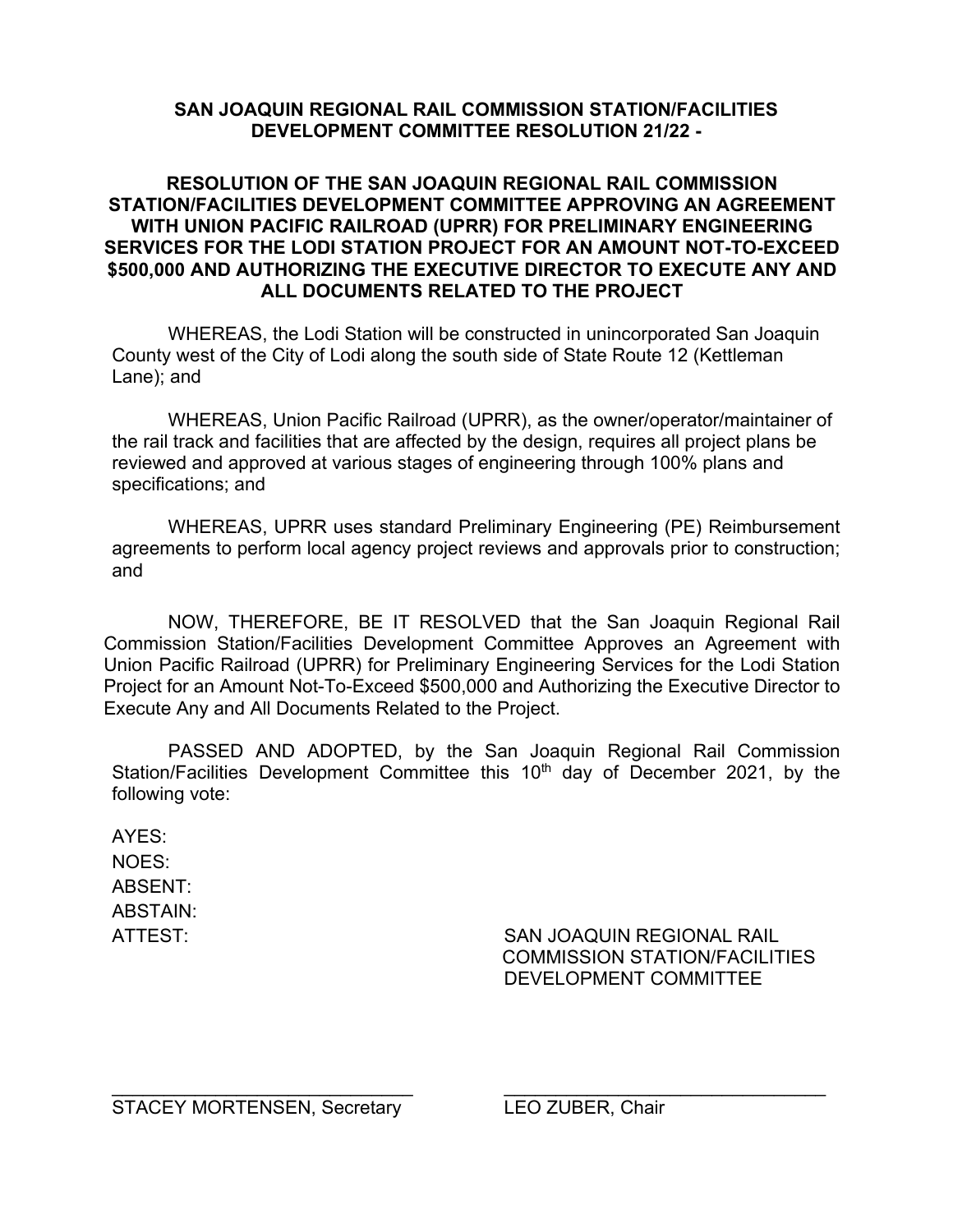Meeting of December 10, 2021

#### STAFF REPORT

**Item 5** ACTION

**Approve a Resolution of the San Joaquin Regional Rail Commission Station/Facilities Development Committee Approving an Agreement with Union Pacific Railroad (UPRR) for Preliminary Engineering Services for the Midtown Sacramento Station Project for an Amount Not-To-Exceed \$185,000 and Authorizing the Executive Director to Execute Any and All Documents Related to the Project**

#### Background:

The Midtown Sacramento Station would be constructed on the Union Pacific Railroad (UPRR)

Sacramento Subdivision near Q Street between 19th Street and 20th Street in Sacramento. Improvements that would be constructed as part of the Midtown Sacramento Station include:

- Construction of a 15-footwide by 565-foot-long atgrade side-loading passenger platform that would extend south of Q Street; and a 15-foot-wide by 250-foot-long at-grade sideloading passenger platform that would extend north of Q Street in the existing UPRR right of-way (ROW).
- Modification of the existing UPRR Sacramento Subdivision track, fencing, and at-grade crossings for the new station siding, realigned mainline, and industrial lead.
- Construction of a pedestrian plaza area behind the station platforms, with



enhanced pedestrian crossings at Q and P Street with active warning devices.

• Construction of an enhanced bicycle/pedestrian plaza under the Sacramento Regional Transit (SacRT) Gold Line light rail overcrossing, including construction of an enhanced path to 19th Street with a signalized mid-block crossing of 19th Street.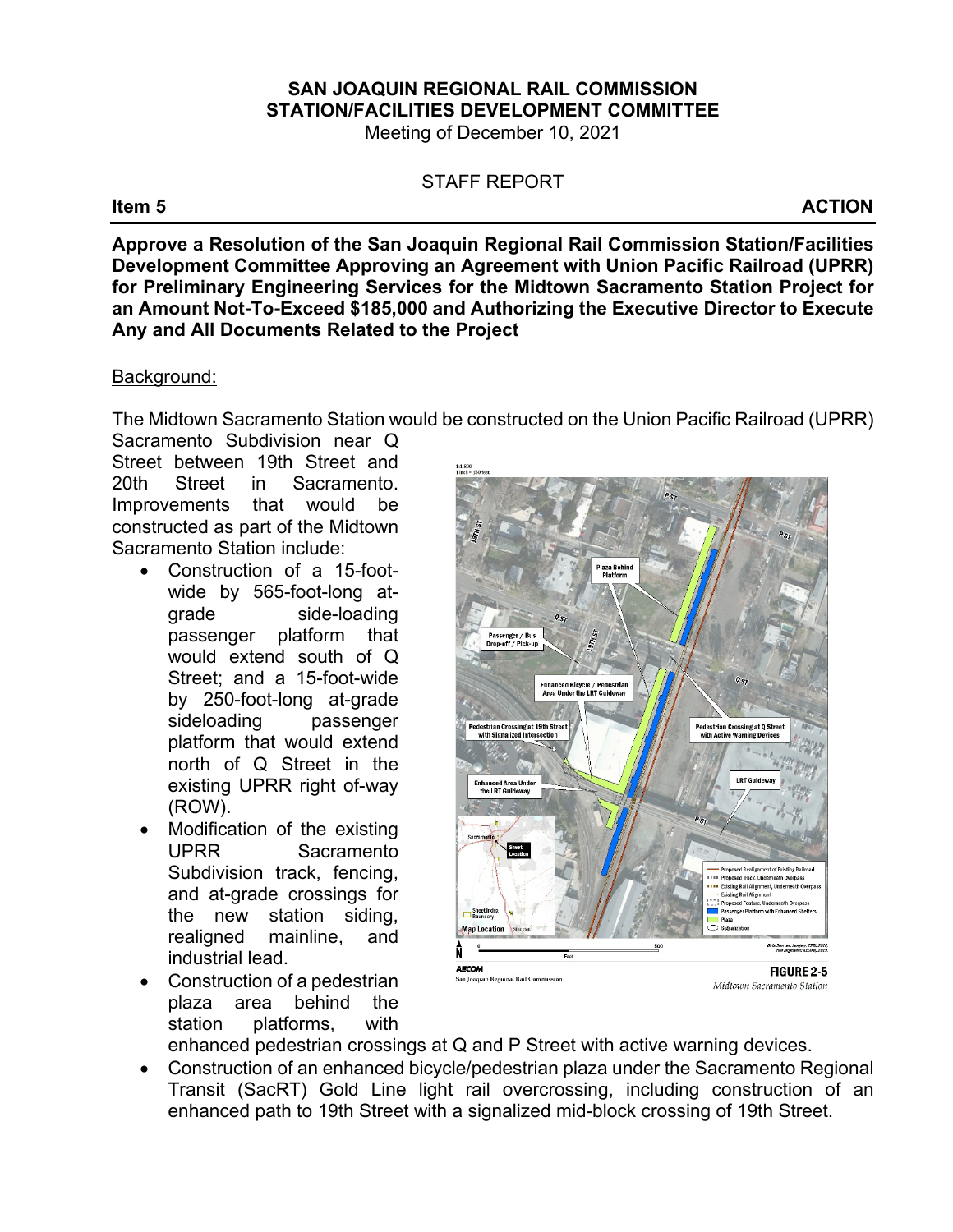• Modification to the existing SacRT bus stops and on-street parking near the station area to accommodate bus and passenger drop-off, loading, and accommodation of ADA passengers.

UPRR as the owner/operator/maintainer of the rail track and facilities that are affected by the design, requires all project plans be reviewed and approved at various stages of engineering through 100% plans and specifications. UPRR uses standard Preliminary Engineering (PE) Reimbursement agreements to perform local agency project reviews and approvals prior to construction.

The Preliminary Engineering agreement proposed includes a scope of project service to include, but not limited to, field diagnostics and inspections, plan, specification and construction review, and project design for an amount not-to-exceed \$185,000.

### Fiscal Impact:

This project is funded by Transit and Intercity Rail Capital Program (TIRCP). Funding for the project is identified in the FY 21/22 Capital Budget within the Capital Projects line item. The Rail Commission has encumbered \$2,886,061 to date for this project. This action will commit an additional \$185,000, leaving an available fund balance of \$22,025,000 for this project.

| <b>Funding</b><br><b>Type</b> | Type         | <b>Project Budget</b> | <b>Funds</b><br><b>Encumbered</b> | <b>Total for this</b><br><b>Contract</b> | <b>Available For</b><br><b>Future Phases for</b><br><b>Entire Project</b> |
|-------------------------------|--------------|-----------------------|-----------------------------------|------------------------------------------|---------------------------------------------------------------------------|
| <b>TIRCP</b>                  | <b>State</b> | \$25,096,061          | \$2,886,061                       | \$185,000                                | \$22,025,000                                                              |
|                               | <b>Total</b> | \$25,096,061          | \$2,886,061                       | \$185,000                                | \$22,025,000                                                              |

#### Recommendation:

Approve a Resolution of the San Joaquin Regional Rail Commission Station/Facilities Development Committee Approving an Agreement with Union Pacific Railroad (UPRR) for Preliminary Engineering Services for the Midtown Sacramento Station Project for an Amount Not-To-Exceed \$185,000 and Authorizing the Executive Director to Execute Any and All Documents Related to the Project.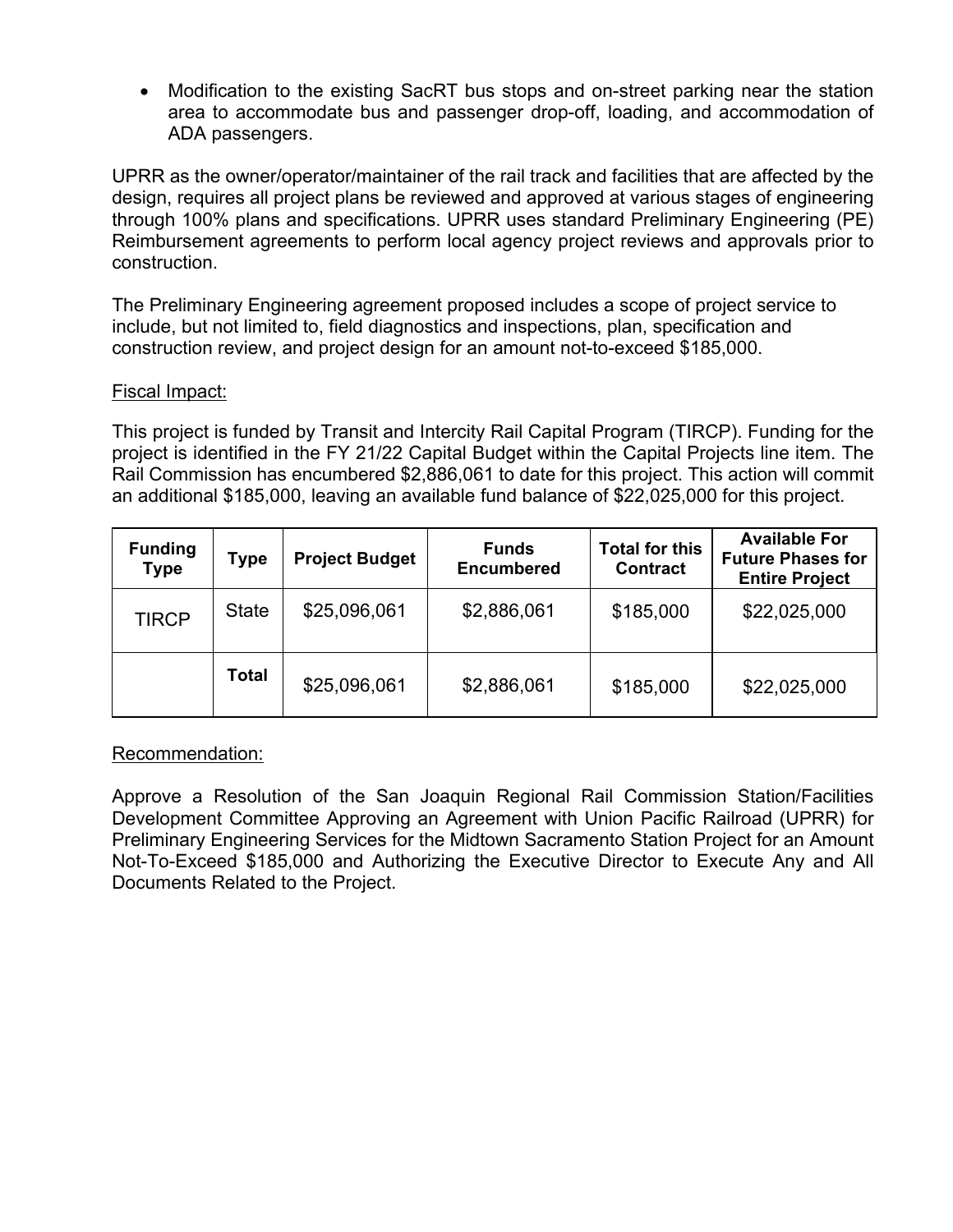#### **SAN JOAQUIN REGIONAL RAIL COMMISSION STATION/FACILITIES DEVELOPMENT COMMITTEE RESOLUTION 21/22 -**

#### **RESOLUTION OF THE SAN JOAQUIN REGIONAL RAIL COMMISSION STATION/FACILITIES DEVELOPMENT COMMITTEE APPROVING AN AGREEMENT WITH UNION PACIFIC RAILROAD (UPRR) FOR PRELIMINARY ENGINEERING SERVICES FOR THE MIDTOWN SACRAMENTO STATION PROJECT FOR AN AMOUNT NOT-TO-EXCEED \$185,000 AND AUTHORIZING THE EXECUTIVE DIRECTOR TO EXECUTE ANY AND ALL DOCUMENTS RELATED TO THE PROJECT**

WHEREAS, the Midtown Sacramento Station would be constructed on the Union Pacific Railroad (UPRR) Sacramento Subdivision near Q Street between 19th Street and 20th Street in Sacramento; and

WHEREAS, UPRR, as the owner/operator of the rail track and facilities that are most affected by the design, must review and approve all engineering plans; and

WHEREAS, UPRR will review and approve all engineering plans prior to construction; and

NOW, THEREFORE, BE IT RESOLVED that the San Joaquin Regional Rail Commission Station/Facilities Development Committee Approves an Agreement with Union Pacific Railroad (UPRR) for Preliminary Engineering Services for the Midtown Sacramento Station Project for an Amount Not-To-Exceed \$185,000 and Authorizing the Executive Director to Execute Any and All Documents Related to the Project.

PASSED AND ADOPTED, by the San Joaquin Regional Rail Commission Station/Facilities Development Committee this 10<sup>th</sup> day of December 2021, by the following vote:

AYES: NOES: ABSENT: ABSTAIN:

ATTEST: SAN JOAQUIN REGIONAL RAIL COMMISSION STATION/FACILITIES DEVELOPMENT COMMITTEE

\_\_\_\_\_\_\_\_\_\_\_\_\_\_\_\_\_\_\_\_\_\_\_\_\_\_\_\_\_ \_\_\_\_\_\_\_\_\_\_\_\_\_\_\_\_\_\_\_\_\_\_\_\_\_\_\_\_\_\_\_ STACEY MORTENSEN, Secretary LEO ZUBER, Chair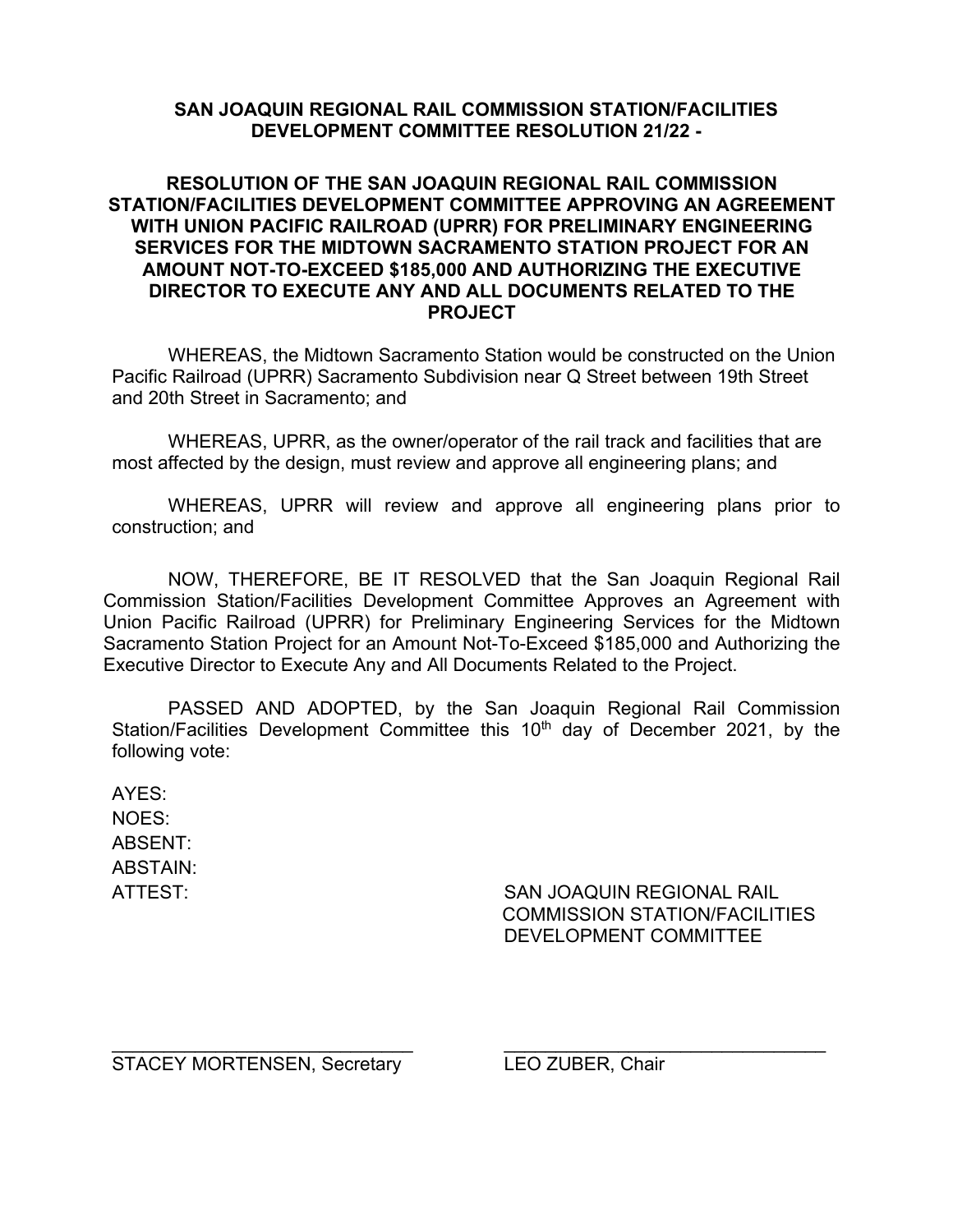Meeting of December 10, 2021

#### STAFF REPORT

**Item 6 ACTION** 

**Approve a Resolution of the San Joaquin Regional Rail Commission Station/Facilities Development Committee Approving an Agreement with Union Pacific Railroad (UPRR) for Preliminary Engineering Services for the Natomas/Sacramento Airport Station and Layover Track Project for an Amount Not-To-Exceed \$225,000 and Authorizing the Executive Director to Execute Any and All Documents Related to the Project**

#### Background:

The Natomas/Sacramento Station and Layover Track Project will be constructed on the Union Pacific Railroad (UPRR) Sacramento Subdivision in unincorporated Sacramento County on an 8.4-acre site along the eastern side of West Elkhorn Boulevard. The site is currently developed with commercial and industrial uses.



Improvements that will be constructed as part of the project include:

• Construction of a single outside loaded passenger platform.

Extensions of the existing UPRR Sacramento Subdivision track.

Construction of layover tracks and associated facilities.

UPRR, as the owner, operator, and maintainer of the rail track and facilities that are affected by the design, requires all project plans be reviewed and approved at various stages of engineering through 100% plans and specifications. UPRR uses standard Preliminary Engineering (PE) Reimbursement agreements to perform local agency project reviews and approvals prior to construction.

The Preliminary Engineering

agreement proposed includes a scope of project services to include, but not limited to, field diagnostics and inspections, plan, specification and construction review, and project design for an amount not-to-exceed \$225,000.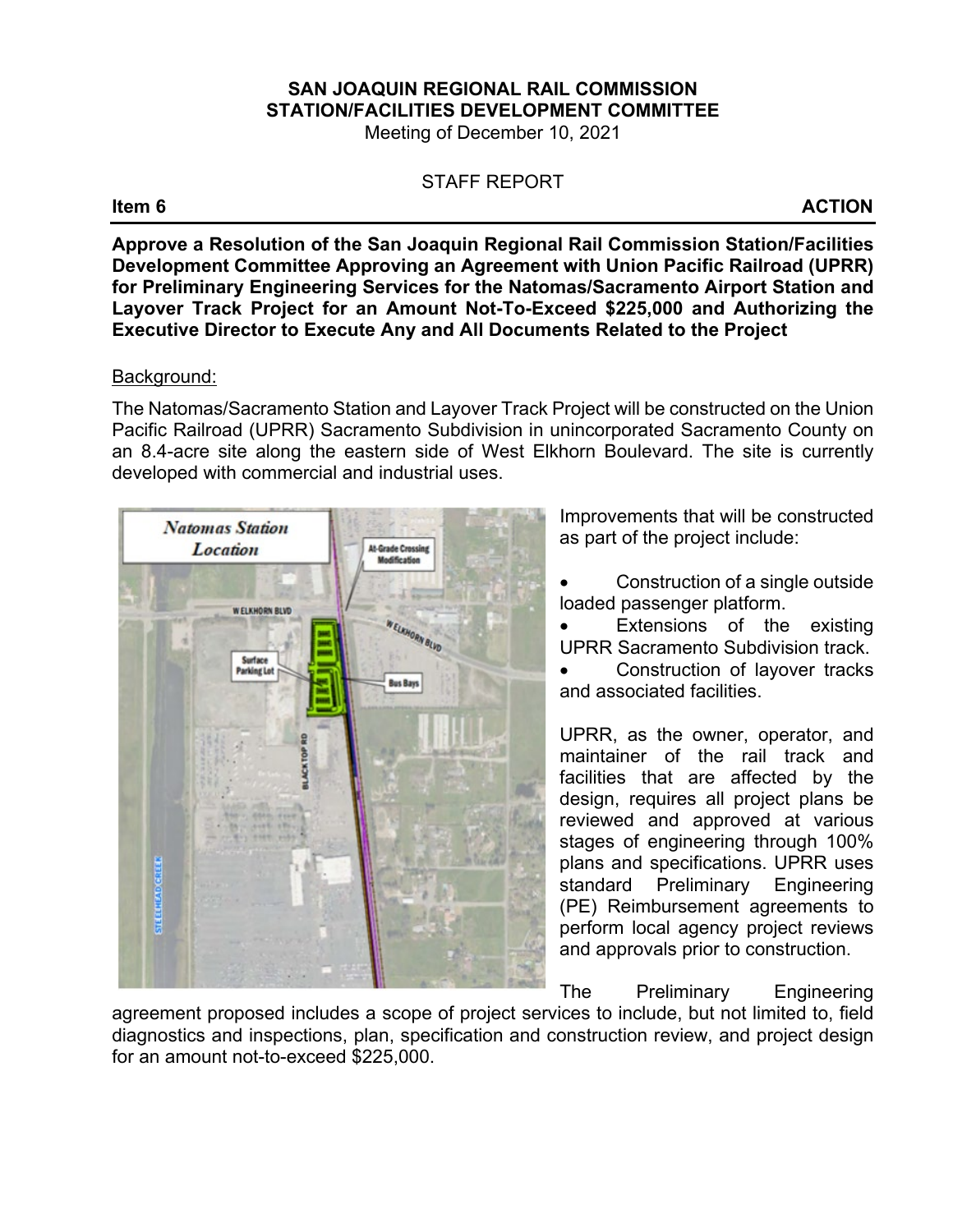### Fiscal Impact:

Expenses for this project are identified in the approved SJRRC/ACE/SJJPA Fiscal Year 2021/2022 Capital Budget and are funded by Transit and Intercity Rail Capital Programs (TIRCP) grant funds. The Rail Commission has encumbered \$2,357,741 to date for this project. This action will commit an additional \$225,000, leaving an available fund balance of \$40,217,330 for this project.

| <b>Funding</b><br><b>Type</b> | Type         | <b>Project Budget</b> | <b>Funds</b><br><b>Encumbered</b> | <b>Total for this</b><br><b>Contract</b> | <b>Available For</b><br><b>Future Phases for</b><br><b>Entire Project</b> |
|-------------------------------|--------------|-----------------------|-----------------------------------|------------------------------------------|---------------------------------------------------------------------------|
| <b>TIRCP</b>                  | <b>State</b> | \$32,365,071          | \$2,357,741                       | \$225,000                                | \$29,782,330                                                              |
|                               | Total        | \$32,365,071          | \$2,357,741                       | \$225,000                                | \$29,782,330                                                              |

#### Recommendation:

Approve a Resolution of the San Joaquin Regional Rail Commission Station/Facilities Development Committee Approving an Agreement with Union Pacific Railroad (UPRR) for Preliminary Engineering Services for the Natomas/Sacramento Airport Station and Layover Track Project for an Amount Not-To-Exceed \$225,000 and Authorizing the Executive Director to Execute Any and All Documents Related to the Project.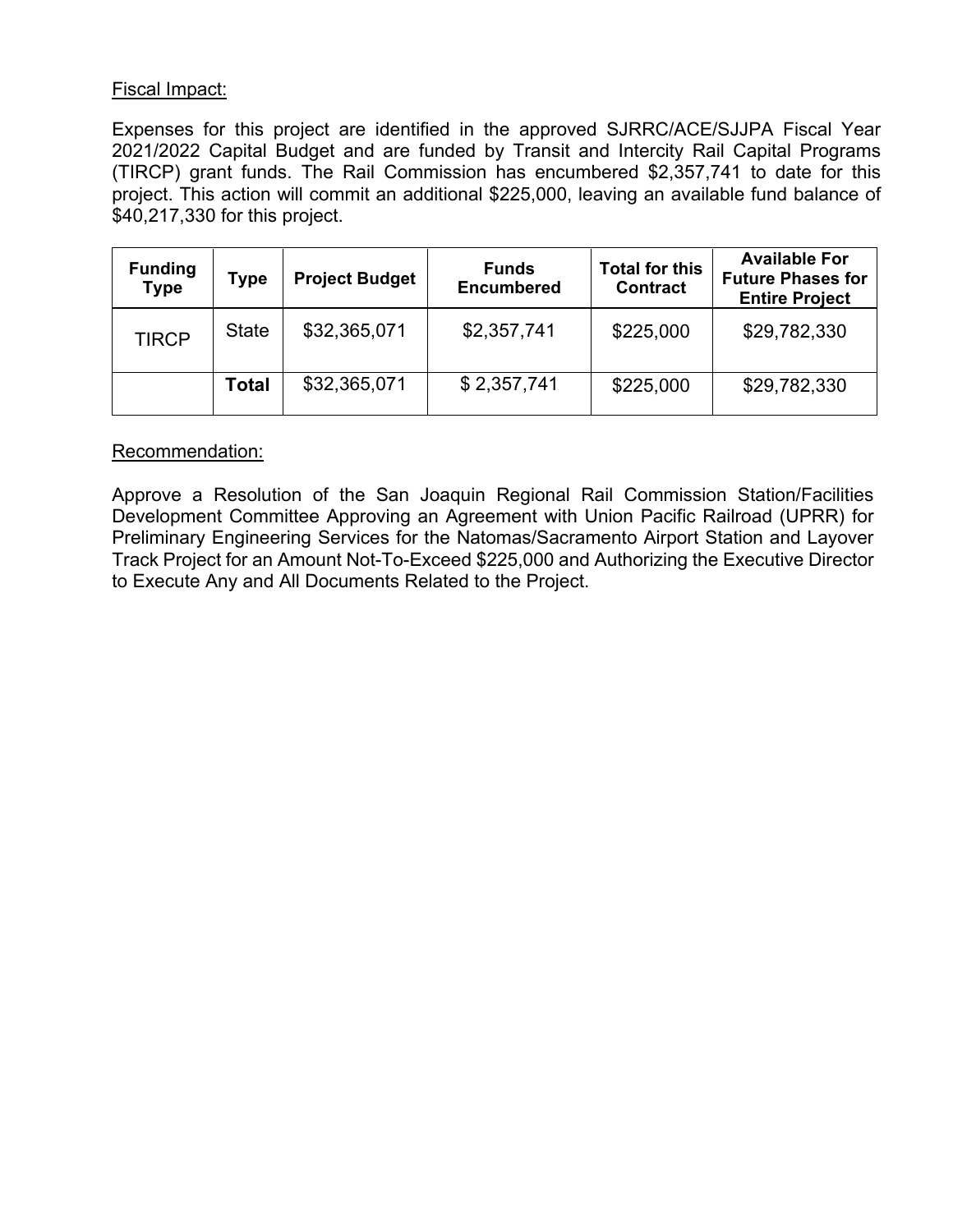#### **SAN JOAQUIN REGIONAL RAIL COMMISSION STATION/FACILITIES DEVELOPMENT COMMITTEE RESOLUTION 21/22 -**

#### **RESOLUTION OF THE SAN JOAQUIN REGIONAL RAIL COMMISSION STATION/FACILITIES DEVELOPMENT COMMITTEE APPROVING AN AGREEMENT WITH UNION PACIFIC RAILROAD (UPRR) FOR PRELIMINARY ENGINEERING SERVICES FOR THE NATOMAS/SACRAMENTO AIRPORT STATION AND LAYOVER TRACK PROJECT FOR AN AMOUNT NOT-TO-EXCEED \$225,000 AND AUTHORIZING THE EXECUTIVE DIRECTOR TO EXECUTE ANY AND ALL DOCUMENTS RELATED TO THE PROJECT**

WHEREAS, the Natomas/Sacramento Airport Station and Layover Track Project will be constructed on the Union Pacific Railroad (UPRR) Sacramento Subdivision in unincorporated Sacramento County on an 8.4-acre site along the eastern side of West Elkhorn Boulevard; and

WHEREAS, UPRR, as the owner/operator of the rail track and facilities that are most affected by the design, must review and approve all engineering plans; and

WHEREAS, UPRR will review and approve all engineering plans prior to construction; and

NOW, THEREFORE, BE IT RESOLVED that the Board of Commissioners of the San Joaquin Regional Rail Commission hereby Approves an Agreement with Union Pacific Railroad (UPRR) for Preliminary Engineering Services for the Natomas/Sacramento Airport Station and Layover Track Project for an Amount Not-To-Exceed \$225,000 and Authorizing the Executive Director to Execute Any and All Documents Related to the Project.

PASSED AND ADOPTED, by the San Joaquin Regional Rail Commission Station/Facilities Development Committee this 10<sup>th</sup> day of December 2021, by the following vote:

AYES: NOES: ABSENT: ABSTAIN:

ATTEST: SAN JOAQUIN REGIONAL RAIL COMMISSION STATION/FACILITIES DEVELOPMENT COMMITTEE

STACEY MORTENSEN, Secretary LEO ZUBER, Chair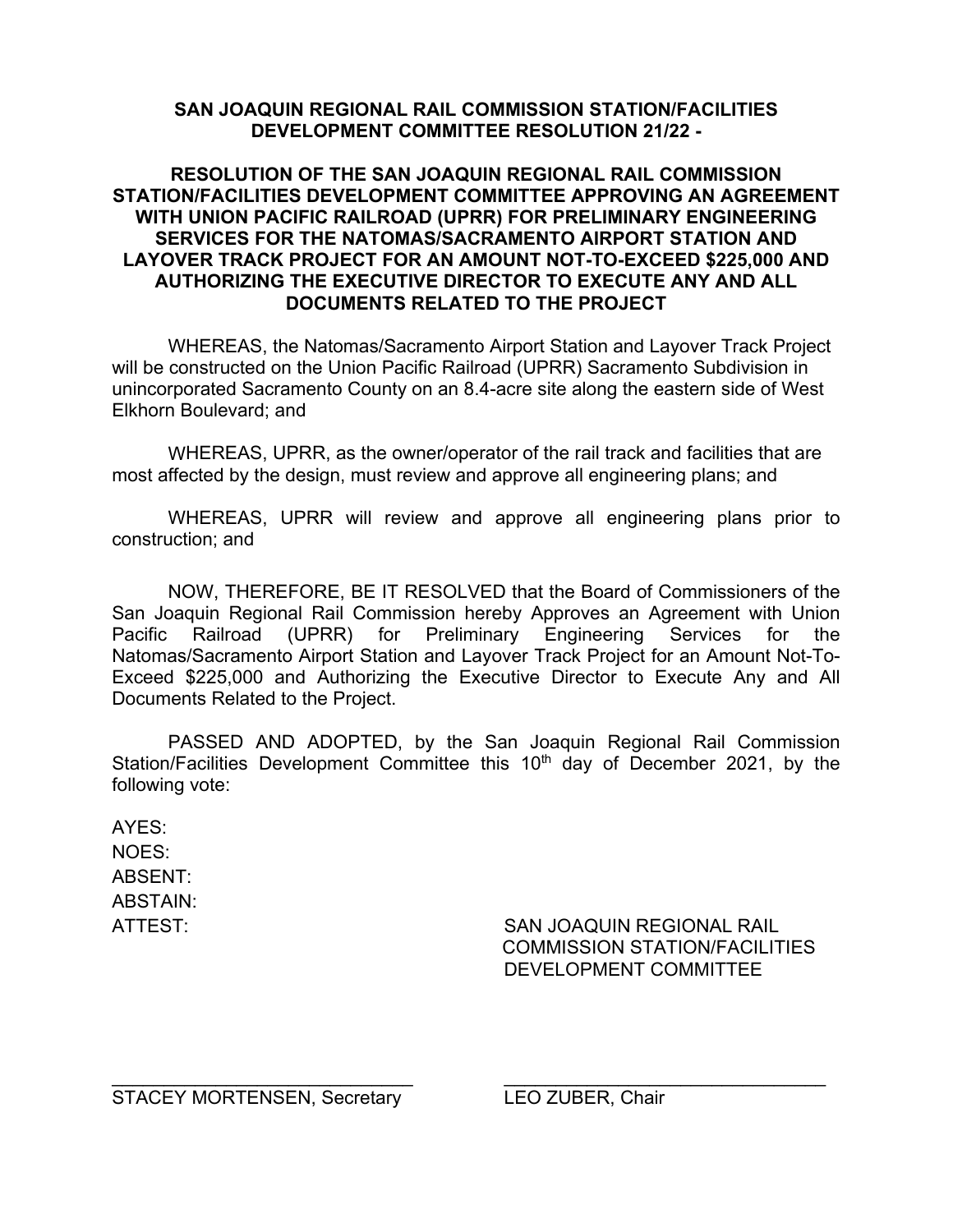Meeting of December 10, 2021

#### STAFF REPORT

**Item 7** INFORMATION

#### **Valley Rail Station Elevator Criteria**

#### Background:

Staff and consultants will provide a presentation regarding the use, type, specification, and criteria related to the elevators specified for use in the Valley Rail Program. The presentation will provide information intended to be included in the Valley Rail Station Design Criteria document which is anticipated to be brought before the Committee for approval at an upcoming meeting.

Fiscal Impact:

There is no fiscal impact.

Recommendation: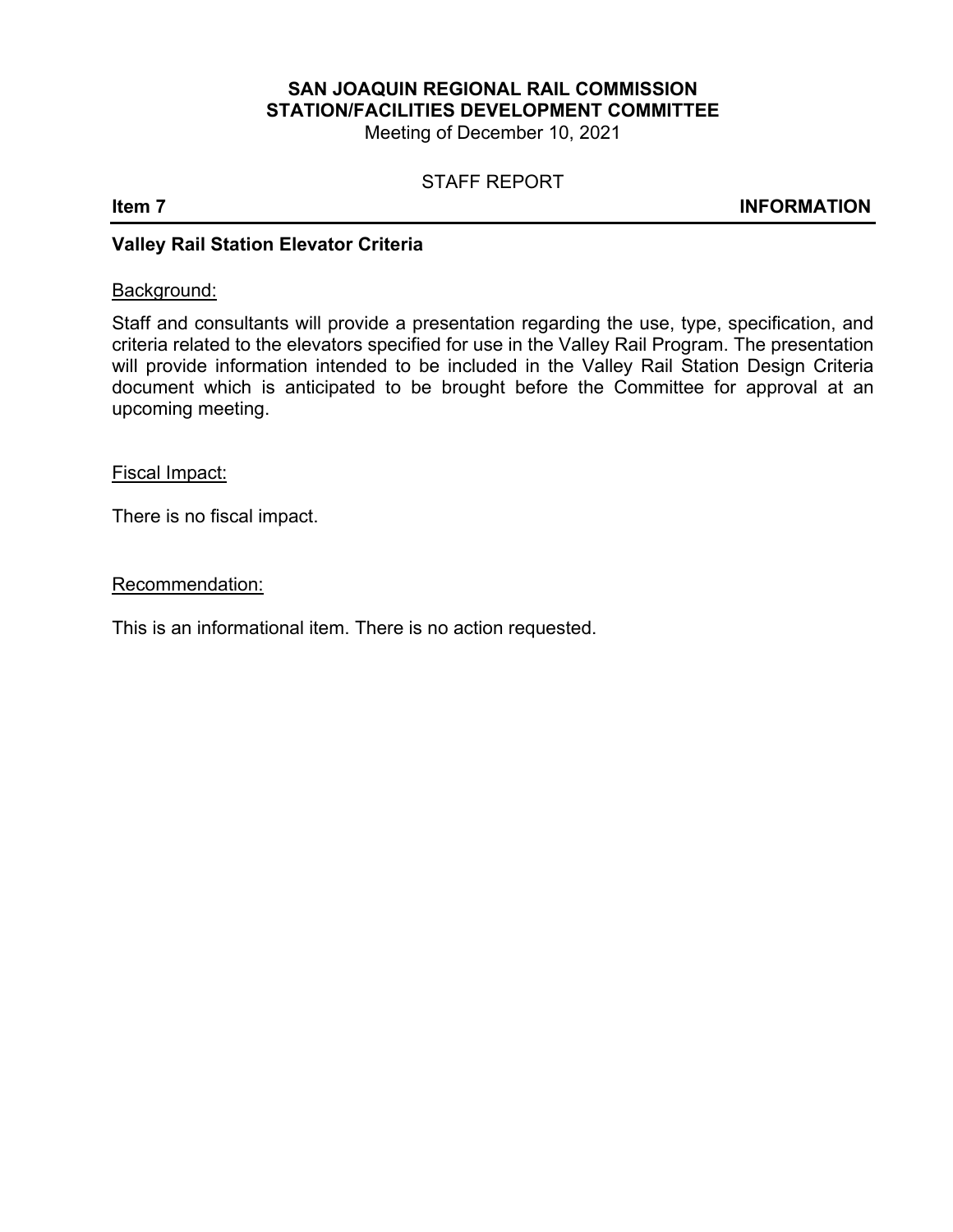Meeting of December 10, 2021

#### STAFF REPORT

**Item 8 INFORMATION**

#### **Valley Rail Station Typology Criteria**

#### Background:

Staff and consultants will provide a presentation regarding the different 'Station Typologies' present in the Valley Rail Program. The Valley Rail Program includes the following Station Typologies: Overcrossing, Undercrossing, Side Platform, and Double-Sided Side Platform. The focus of the presentation will be on the Overcrossing and Undercrossing design, criteria, budget, and determining factors for specification for the Valley Rail Stations. The presentation will provide information intended to be included in the Valley Rail Station Design Criteria document which is anticipated to be brought before the Committee for approval at an upcoming meeting.

#### Fiscal Impact:

There is no fiscal impact.

#### Recommendation: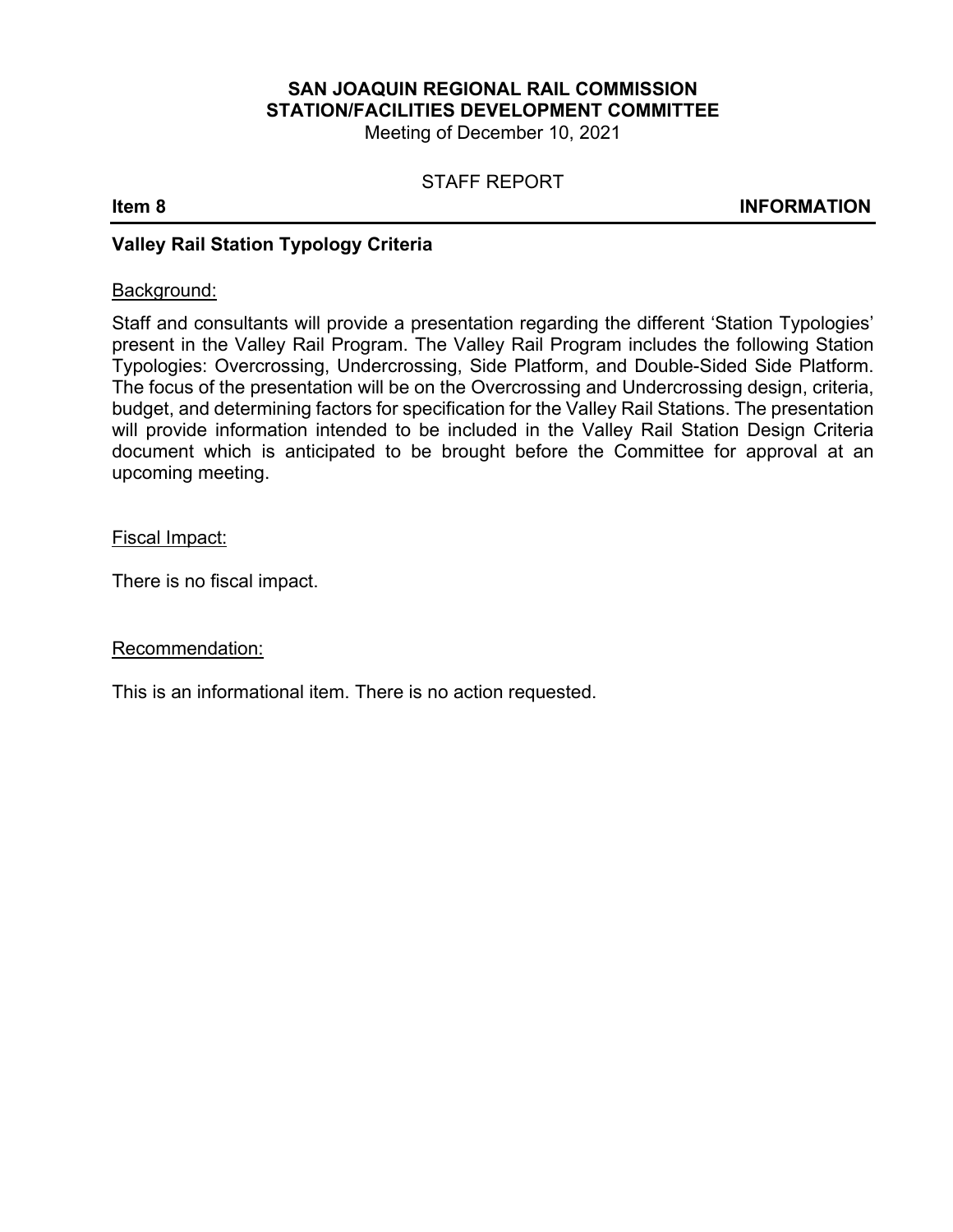Meeting of December 10, 2021

#### STAFF REPORT

**Ifem 9** INFORMATION

#### **Manteca Station Overview**

#### Background:

Staff and consultants will provide an overview presentation of the Manteca Station. The Manteca Station is located adjacent to the Manteca Transit Center at 220 Moffat Blvd, Manteca, CA 95336. Currently, the Manteca Station is planned to provide undercrossing access to a center loaded platform.

#### Fiscal Impact:

There is no fiscal impact.

#### Recommendation: